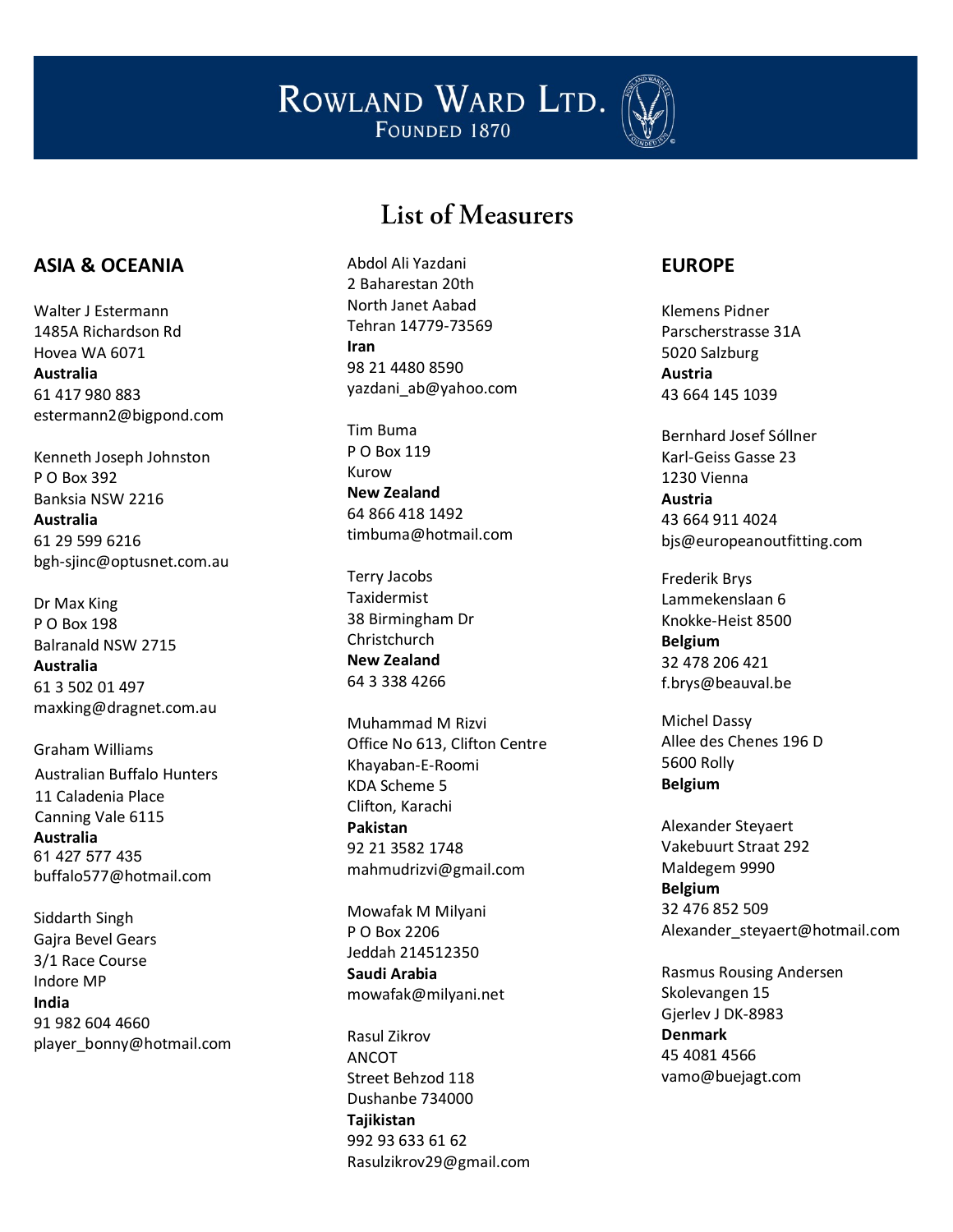

#### List of Measurers

Sten Breith Korin Klaksmoellevej 24g Horsens 8700 **Denmark** 45 75 673 377

Lars Buchard Tandrupvej 1a Harlev j 8462 **Denmark** 45 2083 2888 larsbuchard@hotmail.com

Peter Dissing Olesen Gadekaeret 2 Stenderup 8781 **Denmark** 45 2044 7911 peter@petesafaris.dk

Hans-Joergen Hammer Kirstein Frederiksdalsvej 21 Virum DK-2830 **Denmark** 45 51994404 kragejagt@outlook.com

Glenn Hegaard Bergsøesvej 2 Silkeborg 8600 **Denmark** 45 50 565656 glennhegaard@mac.com

Jan Korsgaard Slugten 9 Doverrodde Hurup 7760 **Denmark** 45 97 959 097 korsgaard.jan0@gmail.com Richard Sand 7 Nørre Søgade Copenhagen 1370 **Denmark** 45 33 366 6666

Carsten Skakkerbaek Elleparken 102 Lystrup 8520 **Denmark** 45 70 200 850 Carsten@firstclasstrophy.com

Jacob Strunge Varrengardvej 10 Vejen 6600 **Denmark** 45 75 22 49 09 jacob.strunge@trophyart.dk

Jean-Pierre Bernon 22 Rue Duban Paris 75016 **France** 33 1 84 79 82 60 [jpbernon@jpbernonsafaris.com](mailto:jpbernon@jpbernonsafaris.com)

François Dannaud Les Sables Neung-sur-Beuvron 41210 **France** 33 661 517080 dannaud@dannaudsafaris.com

Prof. Ivan de Klasz "La Verdlane" 74 Av. du Mont-Alban Nice 6300 **France** 33 4 9326 8843 deklasz@aol.com

Nicolas Durville Le Buisson Ardent Chevannes 89240 **France** 33 620 450973 nicodurv@yahoo.fr

Robert Gasiglia Gasiglia Taxidermiste P O Box 511 Carros Cedex 6516 **France** 33 4 9208 0303

Pierre Mendaille Taxidermiste Au. Maréchal-Foch Mazéres 9270 **France** 33 5 6169 4625

Christophe Morio 26 Olace des 3 Cedres Cergy 95000 **France** 33 6 88 379067 safaris.morio@free.fr

Stephane Rollet Rollet Safaris 21 Rud De L 'Observance Carpentras Vaucluse 84200 **France** 33 4 84 51 05 29 chasse@rolletsafaris.com

Franz Robert Hagemann Oribi Estate and Safaris Am Berge 36 Seulingen 37136 **Germany** 49 5507 964467 franz@oribiestate.com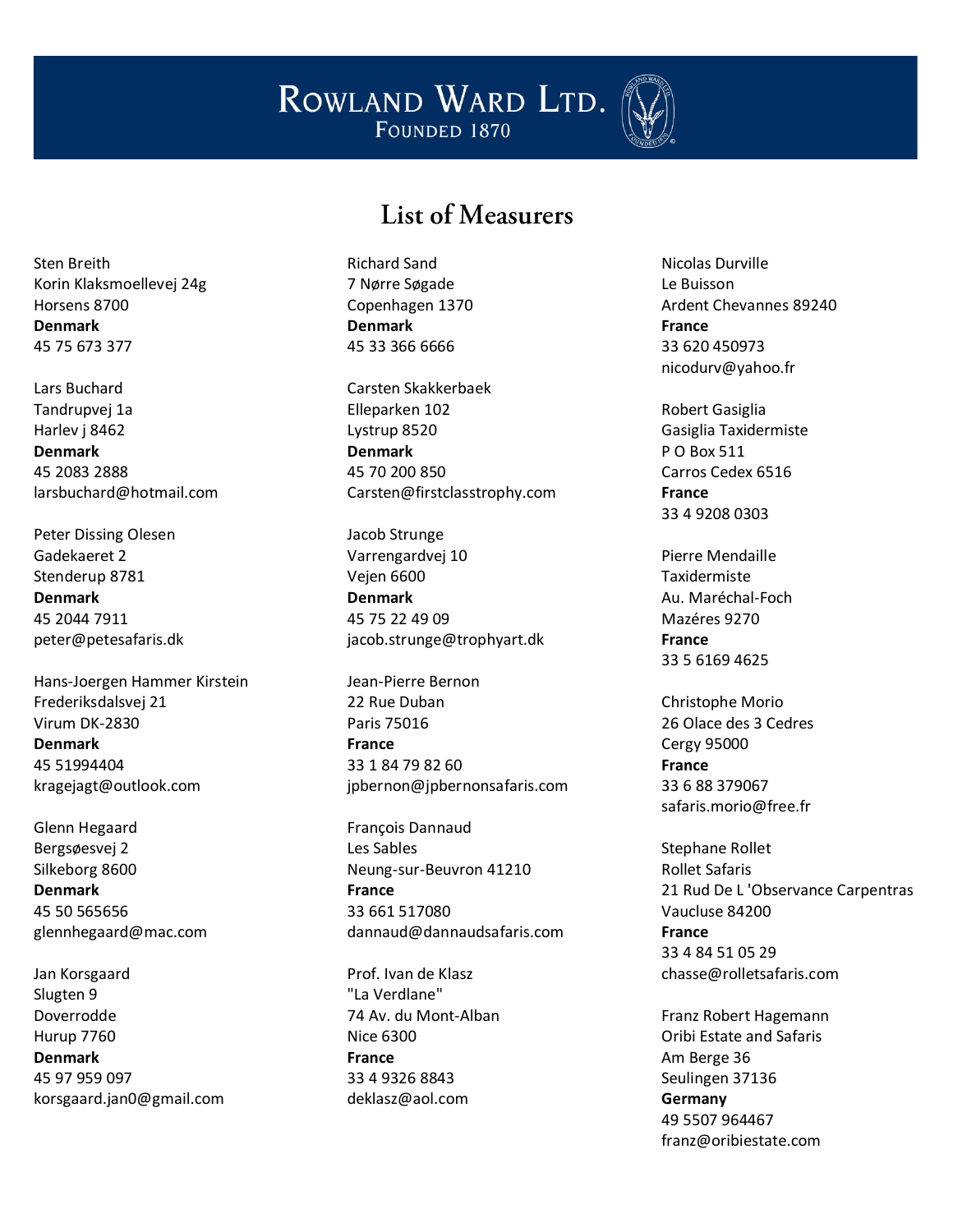

#### List of Measurers

Dr. Hartmut Hanke Stockstv 14 Rotenburg, Hessen 36199 **Germany** 49 6623 41661 49 170 634 4271 Hanke-h@gmx.de

Klaus Kühn Rauentaler Strasse 65 Rastatt 76437 **Germany** 49 7222 52001

Uwe F Ottens Flensburgerstr 1 Glücksburg 24960 **Germany** 49 4 631 8244 dottens235@aol.com

Capt. Robert M Peterson Im Flur 7 Nannhausen 55469 **Germany** 49 6 761 4566 49 175 515 6641 robert.peterson@vodafone.de

Friedrich Pöll Post Str 5 Mettmann 40804 **Germany** 49 21 049 15900 poell@poell-ra.de

Wolfgang & Eric Schenk Häusges Mühle Daubach 56412 **Germany** 49 2 602 90456 schenk-taxidermy@t-online.de Christof Schmid Reichswaldstraße 32 Erlangen 91052 **Germany** christofschmid@web.de

Martin Wildmoser Landshuter Str 38a Freising 85356 **Germany** 81 61 231002/76 200 46216 martinwildmoser@t-online.de

Laszlo Bozoki Babits Mihály u. 18. Balatonföldvár 8623 **Hungary** trofeakatalogusbozoki@t-online.hu

Joseph Országh Baji u. 11 Tata 2890 **Hungary** 36 2 212 7866 monsvadere@gmail.com

Dr. Péter Szilágyi NIMROD Magazine; Agro Jager News Istvan Utca 18. Szeged 6791 **Hungary** 36 70 330 91 31 szilagyibay2@gmail.com

Joe Murphy No 6 The Hill Robertstown, Naas Co. Kildare **Ireland** 353 45 866 565 joe.murphy@clariant.com Albie H Valentyn 90 Ballymany Manor Newbridge Co. Kildare **Ireland** 353 86 358 6131 avalentyn@eircom.net

Paul Wood Pine Tree Lodge Glann Road Oughterard, Co Galway **Ireland** marinot@eircom.net

Dr M Frederici di Gorzone Villa Frederici Via Brugnoli 31 Fuman (VR)37022 **Italy** 39 45 770 1325 michelangelo@michelangelofederici.eu

Mario Fabris Via Rimembranze, 24 Biandronno (VA)21024 **Italy** 39 332 766 389

Paolo Moro Taxidermy Studio Moro Via Ponisio 21 Senna Comasco (CO)22070 **Italy** 39 31 460 080 moro.tassidermia@gmail.com

Renzo Torrani Via Roma 67 (P O Box 1) Golasecca (VA)21010 **Italy** 39 331 958 101 [bwanarenzo@gmail.com](mailto:bwanarenzo@gmail.com)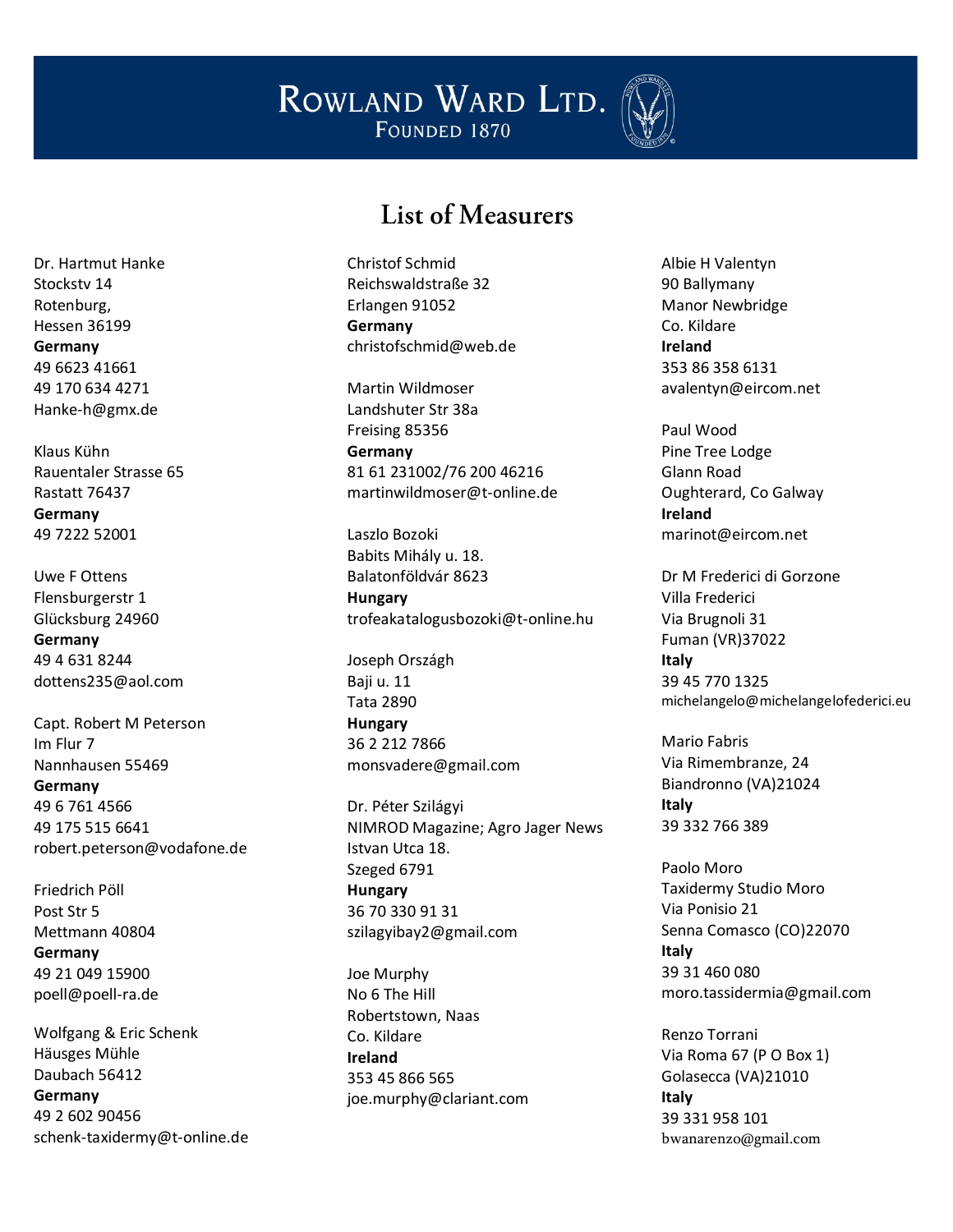

## List of Measurers

Gediminas Vaitiekunas Naugarduko 68G Vilnius 3203 **Lithuania** 370 610 1399

J A F Boor Nieuwe Gracht 17 LC Utrecht 3512 **Netherlands** 31 30 231 6228

Dr George J.H. Lipperts Husselarijstraat 56 AM Loo bij Duiven (Gld)6924 **Netherlands** 31 316 262863/ 31 653 292458 osca.lidri@inter.nl.net

Kees Otte Beeldhoeveweg 9 'S Heerenhoek 4553 **Netherlands** 31 11 335 2523 ottek@xs4all.nl

Juel Granum Hellerudstubben 34A Oslo 671 **Norway** 47 915 34 708 shot@online.no

Gjermund Hansen Skjebergveien 65d Borgenhaugen 1739 **Norway** 47 9118 5637 [gjermh@outlook.com](mailto:gjermh@outlook.com) Jens Aksel Kjcer Planetveien 297 Tomasjord 9024 **Norway** 47 7763 1859 breivik.kjaer@online.no

Lars Moe Loset Oppistua Rindal 6657 **Norway** 47 9328 4593 loeset@svorka.net

Nils-Ole Stubberud Dionesvei 6 Tonsberg 3113 **Norway** 47 900 57403 nil-stub@online.no

Arve O. Vestgard Jernbaneveien 12 Stabekk 1369 **Norway** 47 67 54 1416

Luis Pedro De Sa E Mello Urbanizaçáo Terplana Iote 27 R/C Dt Rana Parede 2785-679 **Portugal** 351 21 453 0352

Mario J C Ferreira Rua Dr. Leonardo Castro Freire No 9 Carnaxide 2790139 **Portugal** 351 214 187 095 mftaxidermia@hotmail.com Fernando Seixas Rua Cais das Naus, Lote 4.0.01.D-4 Parques das Nacoes Lisbon 1990-305 **Portugal** 351 21 471 1177 fseixas47@gmail.com

Eduardo F. De Araoz Cazatur Mundicaza Jose Abascal #57 Madrid 28003 **Spain** 91 442 3775 eduardoaraoz@cazatur.com

Tony Diez Worldwide Hunting Conservation Durango 18 Madrid 28023 **Spain** tdiez@cazar.net

Jose Luis Garcia Martinez URB Los Girasoles 23 Carbajal de la Legua-Leon 24196 **Spain** 34 987 288 122 joseluisgarmar@gmail.com

Salvador Pérez Moreno Provincial, 101 Cassá de la Selva Girona 17244 **Spain** 34 972 460 081 elciervo@elciervo.com

Thomas Kopeczky Granvägen 23 Hovmantorp S-36541 **Sweden** 46 708 600 116 s.kopeczky@gmail.com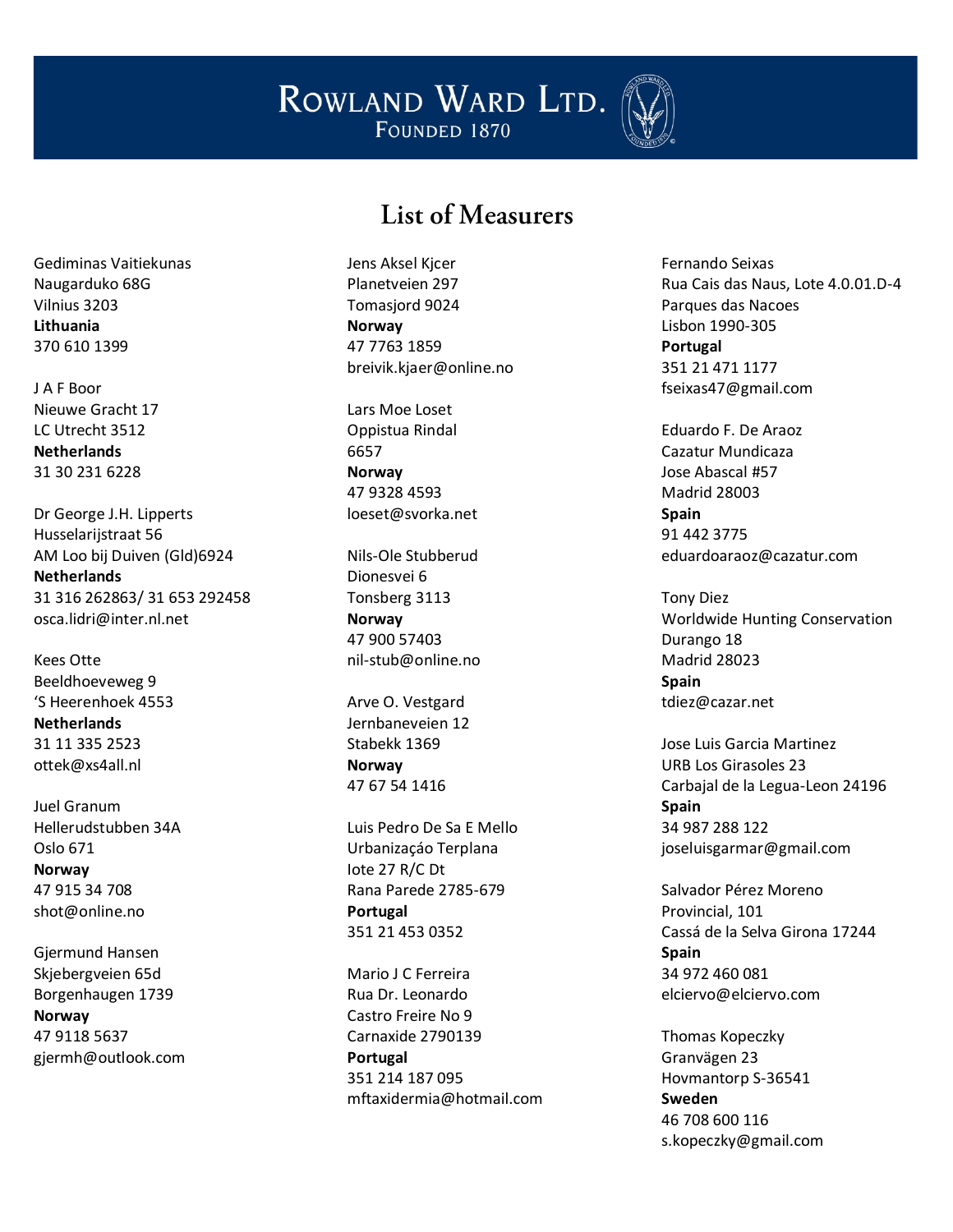

#### List of Measurers

Christopher W Borthen Little Burrow Farm Broadclyst, Exeter Devon EX5 3JA **United Kingdom** 44 13 92 467 158 jcwborthen@gmail.com

Bradley Martin Clement 14 Eastgate Shipdham, Norfolk IP25 7NB **United Kingdom** 44 75 9897 0813 clement\_bradley@yahoo.co.uk

Tony Dalby-Welsh Judges Court Waterloo Rd, Shepton Mallet Somerset BA4 5HG **United Kingdom** 44 17 4934 3725 dalbywelsh@btinternet.com

Kevin Downer 16 Bayhams Field Sharpthorpe, Nr East Grinstead W Sussex RH19 4PZ **United Kingdom** 44 13 42 810 633 kdssporting@aol.com

Alexander Hampton Corner Cottage Naworth, Brampton Cumbria CA8 9BX **United Kingdom** alexander.hampton@googlemail.com Sean Keep 2 Radnor Villas, Water Street Hampstead Norreys, THatcham Berkshire RG18 0SE **United Kingdom** 44 774 898 5179 chipmbele@gmail.com

Barry Martin Rose Cottage 381 Easebourne Ln Midhurst GU29 9BN **United Kingdom** 44 17 308 10270

Bill Mathews 44, The Green Quainton Buckinghamshire HP22 4AR **United Kingdom** 44 12 96 655 953 will@willmathewstaxidermy.co.uk

Michael McCrave Butlers Chase, Lairds Hill Stichill Roxburghshire TD5 7TJ **United Kingdom** 44 1573 470 771 michael.mccrave@btinternet.com

J H M Niblett Balavil Steading, Conon Bridge Dingwall IV7 8AJ **United Kingdom** 44 1349 862553 niblett@balavilsteading.co.uk

Erik von Eckhardt Skoksgard Estate Aerla 64043 **Sweden** 46 16 74163

Uwe Goepel General Willestr 159 Meilen 8706 **Switzerland**

Wayne Hendry 3 Aberdona Mains Cottage Charmey 1627 **Switzerland** hendway@gmail.com

Sarp Sezen Caprinae Safaris Inlice Bulvari 131/1 Inlice Kôyu Fethiye Mugla 48300 **Turkey** 532 375 5853 Sarp.sezen@gmail.com

Anthony Alborough-Tregear Westley Richards & Co 130 Pritchett Street Birmingham B6 4EH **United Kingdom** 44 121 333 1904 anthony@westleyrichards.co.uk

Stuart Anderson Wheeler 13 Shepard Market Mayfair London WIJ 7PQ **United Kingdom** 44 207 4999 315 sraw@andersonwheeler.co.uk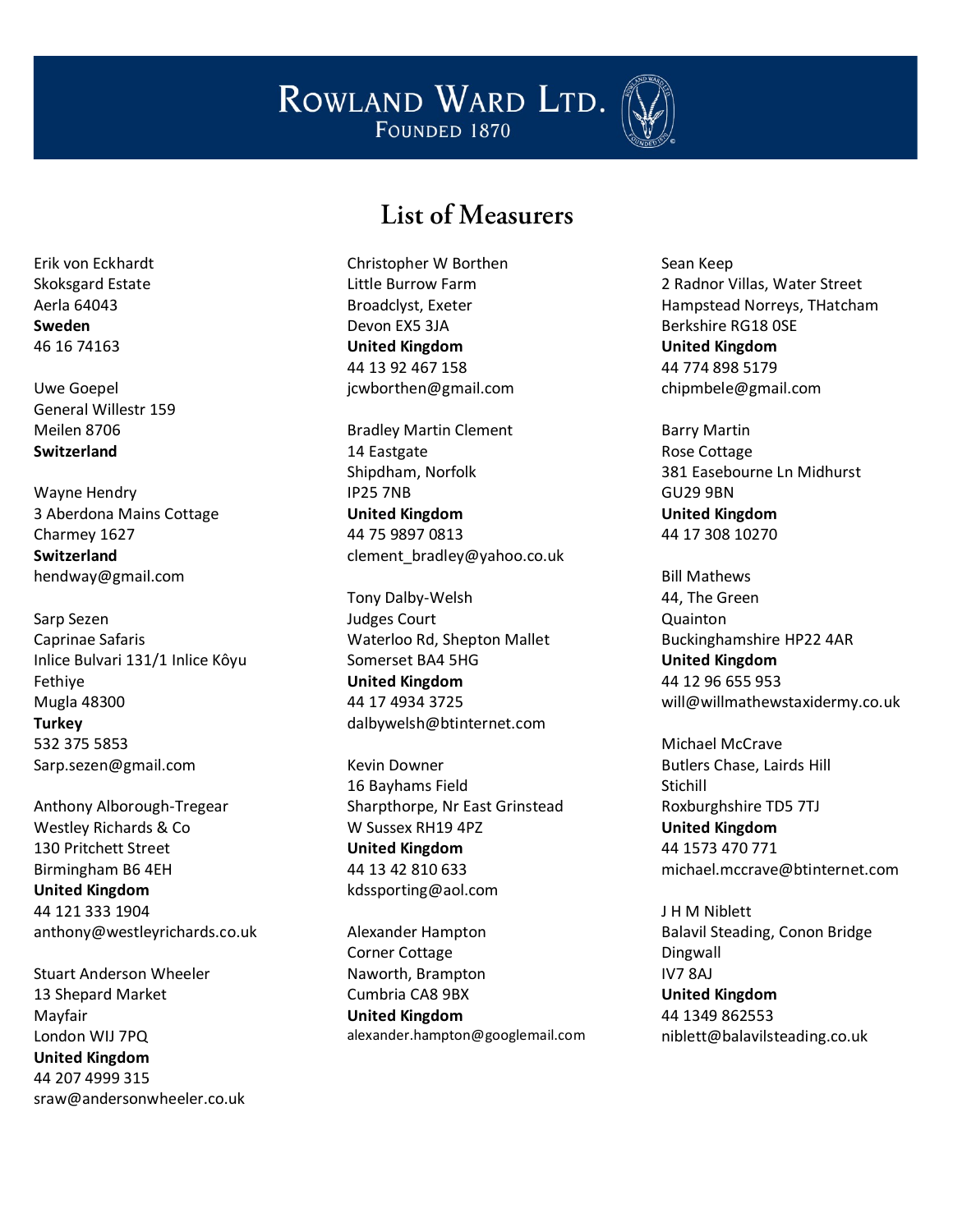

## List of Measurers

Richard Prior Chase Walk Gussage All Saints Wimborne, Sorset BH21 5ET **United Kingdom** 44 12 588 40881

Christopher Rogers c/o Estate Office Euston, Thetford Norfolk, IP24 2QP **United Kingdom** 44 7950 455 679 eoecicuk@yahoo.co.uk

Jonathan Saggerson 17 Gadsden Court Stoke Hammond Buckinghamshire MK17 9EU **United Kingdom** 07793 610911 jonathan.saggerson@yahoo.co.uk

Adrian Sailor 14 Lawnsfield Walk Parkside, Stafford ST16 1TS **United Kingdom** 44 77 7972 1726

David Scovell Capreolus, Wester Muckernich Tore, Ross -shire IV6 7SE **United Kingdom** 44 1349 861131

Stevie Todd 1 Keir Str Cowdenbeath Fife KY4 9DS **United Kingdom** 44 13 835 14218 stodd270@googlemail.com Alisdair Troup Bushwear 7 Glen Tye Road Stirling, FK7 7LH **United Kingdom** 44 1786 435 110 alitroup@gmail.com

Iain Watson Kinneddar Lodge 5 Aird Point Isle of Lewis HS2 0EU **United Kingdom** 44 7 747 822 417 [iaincwatson@hotmail.co.uk](mailto:ottek@xs4all.nl) 

#### **CENTRAL & SOUTH AMERICA**

Dr Aldo Carafa Cerrito 520 4th Floor, Apt C Buenos Aires 1010 **Argentina** 54 11 43826323

B Feune de Colombi AV Alvear 1583 9e "B" C1014AAC Buenos Aires **Argentina** 54 11 4815 2337 etienne@fibertel.com.ar

Eduardo Gerlero Larrea 390 2nd Floor B EBH Boulonge Provincia de Buenos Aires 1609 **Argentina** 54 11 4765 8900/6467

Eber Gomez Berrade Escalada 2557 -8th Floor Apt 87 Buenos Aires 1439 **Argentina** 54 11 4683 7076

René Vaca Guzman Parera 171 3 Piso "C" Buenos Aires1014 **Argentina** 54 11 41 24 9902

Eduardo Humberto Padovani Calle 259N 1636 Souriguz Berezategui Buenos Aires 1884 **Argentina** 54 9 11 4258 4606 padovani@speedy.com.ar

Juan Carlos Wagner Zeballos 621 Guarache La Pampa CP 6311 **Argentina** 54 2924 492 754

Sergio Almeida R.Brig Tobais 470 CJ 45 Sao Paolo SP -01032 -001 **Brazil** 55 11 3315 0711 sergio@andrada.biz

L Alonso Rua Santa Clara 256/303 Rio de Janeiro22041 -010 **Brazil** 55 21 468 2276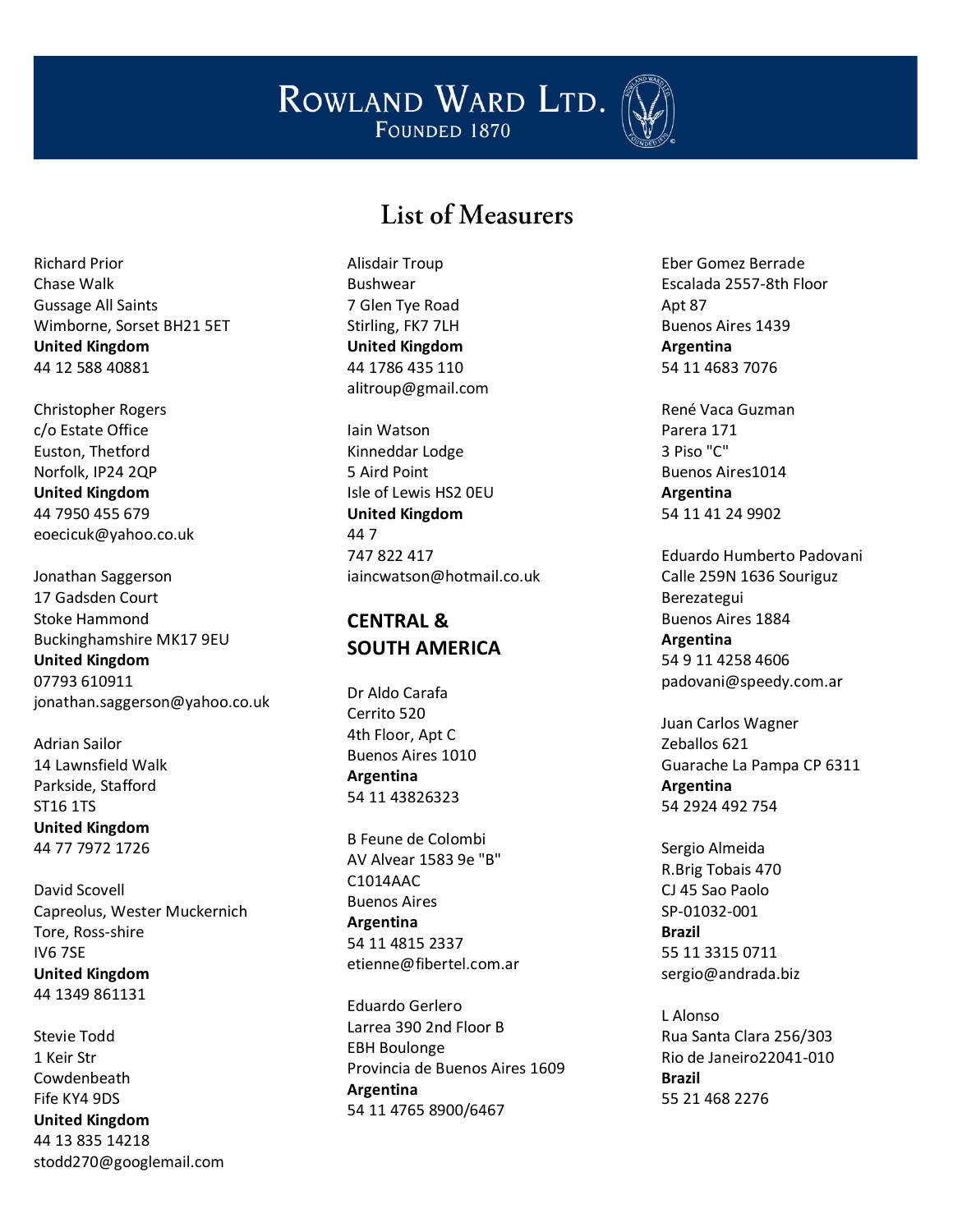

#### List of Measurers

Cleoberto Benaion Filho AV. Agvarela do Brazil 333/bl 3 Apto 803 Sao Conrado Rio de Janeiro **Brazil** 55 21 3298 6020 cleobenaion@yahoo.com.br

Angelo Luiz Duvoisin Rodovia SC 301, No. 566 São bento do Sul- SC CEP89285-630 **Brazil** 55 47 3631 1242 angelo@artefama.com.br

José Carlos Loredo P O Box 735 Lima 1 **Peru** 95 11 427 7376

G Aravositas Blvrd. Artigas 1230/1286 Montevideo 11300 **Uruguay** garavositas@yahoo.ca

#### **AFRICA**

Rod Hawkins P O Box 1000 Gaborone **Botswana** 267 71693164 roadrail@work.co.bw

Gerhard Koch Koch Safaris P O Box 2699 Mahalapye **Botswana** 27 87 351 6005 gmkochbot@yahoo.com Debbie Peake Mochaba P/Bag 98 Maun **Botswana** 267 662 671/3 debbie@mochaba.net

Lionel Berthault Manick Lane Palma Road Quatre Bornes **Mauritius** 230 746 8370 lionelberthault@hotmail.com

Gerard Merle Coastal Road Tamarin **Mauritius** 230 255 5333 tige@intnet.mu

Kerneels Bronkhorst Mozambique Taxidermist Moamba Maputa **Mozambique** 27 72 994 9709

Anton Smit Coutada 10 Cheringoma, Inhaminga Sofala Province **Mozamibique** 27 72 139 2782 Antonsmit73@gmail.com

MN Beyer Taxidermy Studio P O Box 1179 Otjiwarongo **Namibia** 264 67 302763 info@taxidermy-studio.com Dirk de Bod Safaris Namibia P O Box 90079 Windhoek **Namibia** 264 61 221 038 kudu@africaonline.com.na

Anton Esterhuizen P O Box 1967 Otjiwarongo **Namibia** 264 673 07262

Arnold H Huber Ivory Trails P O Box 347 Grootfontein Grootfontein **Namibia** 264 672 439 25 arnoldafrica@iway.na

Robin Hurt Robin Hurt Safari Company P O Box 6908 Ausspannplatz, Windhoek **Namibia** 264 816 200 937 robinhurtnamibia@gmail.com

M Kibble P O Box 41 Kutako Airport **Namibia** 264 62 560 066

M Lambrechts P O Box 31947 Windhoek **Namibia** 264 61 238 772 arubhunt@iway.na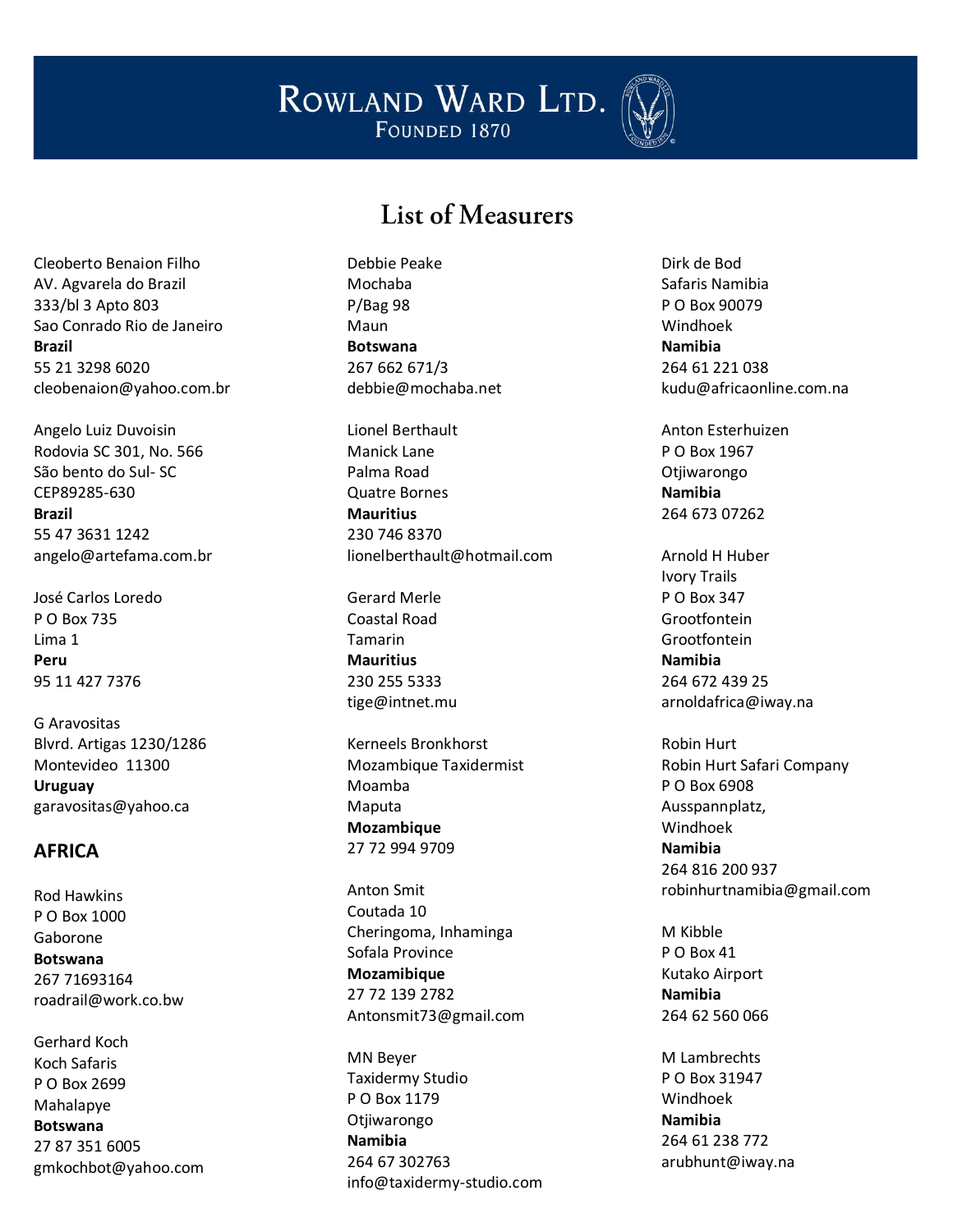

#### List of Measurers

Louw Nel Trophaendienste (Pty) Ltd P O Box 21068 Windhoek **Namibia** 264 61 232 236

Hardy Oppermann MGO- Alltrophy (Pty) Ltd P O Box 11879 Windhoek **Namibia** 264 61 264538

Hannes du Plessis P O Box 9121 Windhoek **Namibia** 264 62 581 883 hannesd@bergzichtgamelodge.com

Ernst Scholz P O Box 11685 Windhoek **Namibia** 264 61 235 698 ernstscholz@hotmail.com

Dr J A Smith P O Box 649 Keetmanshoop **Namibia** 264 63 13462

Jacques Strauss Kowas Hunting Safaris P O Box 9625 Eros Windhoek **Namibia** 264 62 581 558 straussjacques20@gmail.com Van Rooyen Strydom Nyati Wildlife Art P O Box 86135 Eros Windhoek **Namibia** 264 61 21 7111 info@nyatiwildlifeart.com

Leroux Theron P O Box 1100 Okahandja 9000 **Namibia** 246 62 50 2718 81 142 3200 mobile

B van Heerden P O Box 30208 Pioneerspark **Namibia** 264 61 241 431 vhsaf@mweb.com.na

J Veldsman P O Box 407 Hentiesbaai **Namibia** 264 64 500 838 hunting@shona-adventures.com

Giovanni Viglietti Vigliette Safaris Namibia P O Box 160 Kamanjab **Namibia** 264 67 330 233

Keith Wright P O Box 81166 Olympia **Namibia** 264 67 293 177 Victor Albers P O Box 213 Colenso 3360 **South Africa** 082 805 5730

Henry L. Albutt Angus Butchery Seodin Ave 14 Kuruman 8460 **South Africa** 082 819 2803 Harryalbutt15@gmail.com

Dr Corne Anderson GeoRock International P O Box 3226 Kimberley 8300 **South Africa** 082 788 7759

Johannes Appelton P O Box 66 Piet Retief 2380 **South Africa** 082 553 6700 anton@loanda.co.za

Pierre Aucamp Kotoko Taxidermy P O Box 30287 Pellisier Bloemfontein 9301 **South Africa** 051 443 8621 anel@kotoko.co.za

Christo Bailey P O Box 5230 Kosmos Park, Standerton 2430 **South Africa** 083 443 3062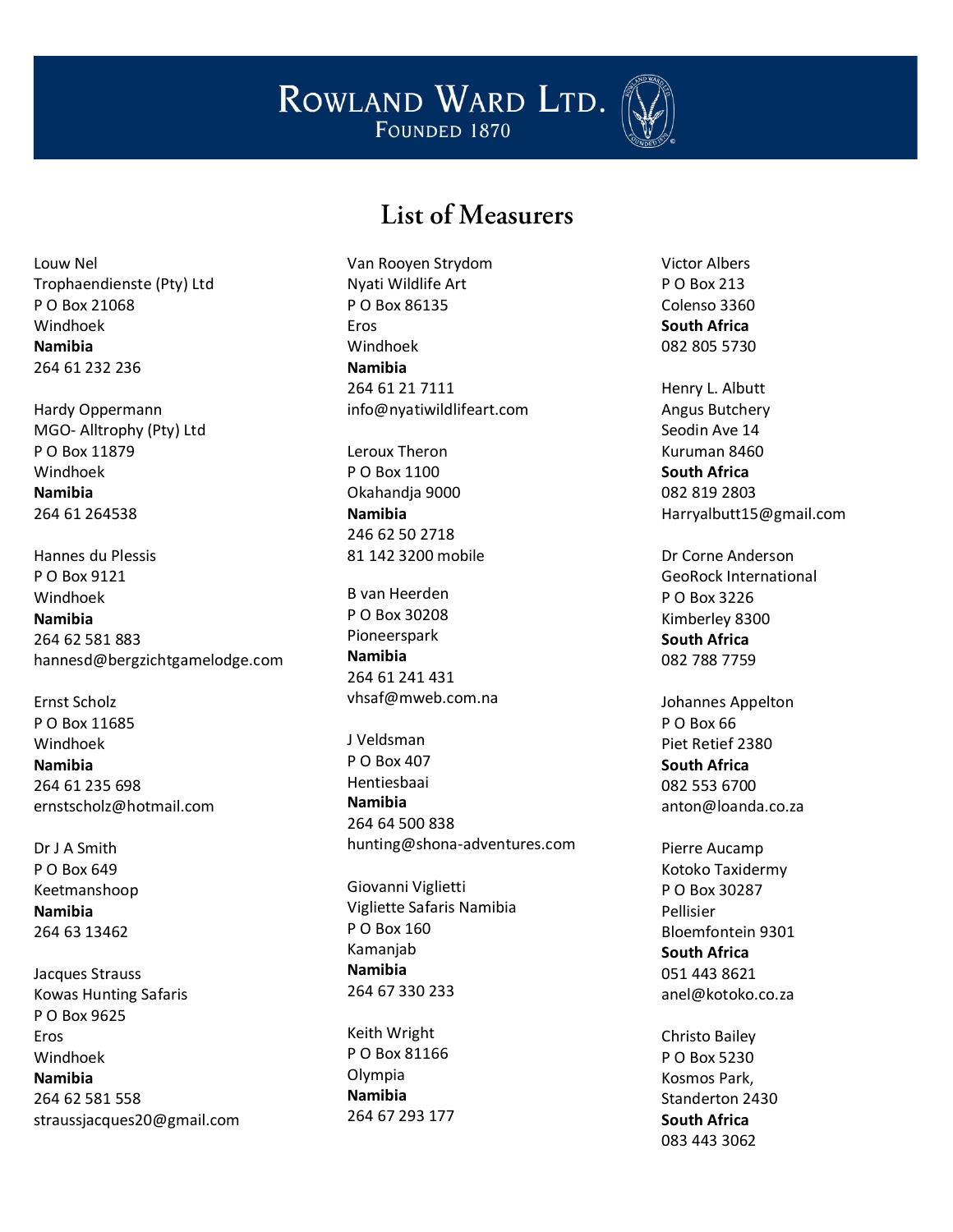

#### List of Measurers

Ron Bailey P O Box 1856 Springs 1560 **South Africa** 083 280 4534 info@theroost.co.za

Johnny Barnard 82 Plinlimmon Rd The Hill, Ext 7 2197 **South Africa** 082 897 9706 johnny.barnard@camohunter.co.za

Johnny Barnard Savannah Taxidermy P O Box 346 Ogies 2230 **South Africa** 013 643 1033

Armant Barnard 15 Villiers Way Frankfort 9830 **South Africa** 082 535 5731 bernardarmant@gmail.com

Gary Bauer PO Box 2230 Thabazimbi, Limpopo 0380 **South Africa** 083 255 5383 bauerg@iafrica.com

Christophe Beau Grand Safari P O Box 2633 Beacon Bay 5205 **South Africa** 043 748 6128 cb@grand-safari.com Carmen Bekker 10 Marmer Street Wilkoppies, Klerksdorp 2571 **South Africa** 018 468 2815/ 082 064 6453 [cbekker@countrybird.co.za](mailto:cbekker@countrybird.co.za)

Boela Bekker P O Box 10334 Meer-en-See, Richards Bay 3901 **South Africa** 072 515 6607 boela.bekker@tronox.com

Heinz Beneke P O Box 922 Piet Retief 2380 **South Afric**a 017 826 1467 gurus@lantic.net

Louis Bezuidenhout P O Box 12820 Onderstepoort 0110 **South Africa** 082 424 0914 louis.bezuidenhout@precisionglobal.com

TJ Bezuidenhout Potch Taxidermy P O Box 20401 Noordbrug 2522 **South Africa** 018 290 7812

Dr C P Bezuidenhout P O Box 109 Tulbach 6820 **South Africa** 023 630 0183 johan@cpbezuidenhout.co.za JJ Bodenstein 478 23rd Ave Villieria Pretoria 0186 **South Africa** 083 822 0663

Theodore Boonzaaier P O Box 14296 Dersley, Springs 1569 **South Africa** 083 412 4007 octavo@vodamail.co.za

Kevin Andrew Boucher Upper Seaview Rd, 10 Pine Village Chelsea, PE 6001

**South Africa** 082 449 6807 kevin@huntersandcollectors.co.za

Christian Brendel Av. Alexandra 29 Fresnaye 8005 **South Africa** christian@brendel.co.za

William Brown Pvt Bag X82323, Postnet Suite 108 Rustenburg 0300 **South Africa** 011 463 7448

Pieter Bruwer PRB Taxidermy P O Box 5433 Middelburg 1050 **South Africa** 082 475 2635 bruwerp@yahoo.com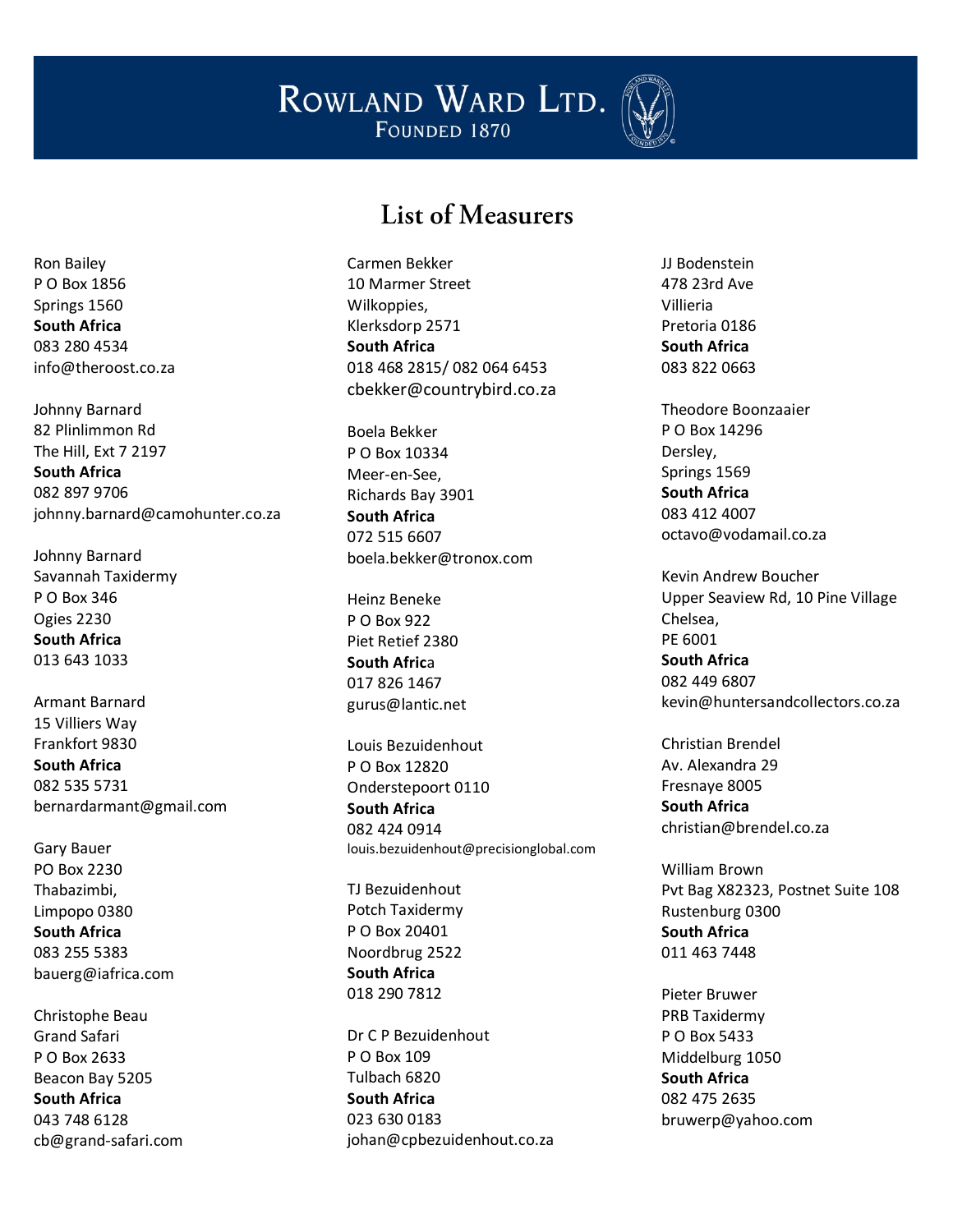

## List of Measurers

André Burger P O Box 2507 Bethlehem 9700 **South Africa** 058 303 3168/ 083 632 8729 pafly@netactive.co.za

Fanie Burgers P O Box 503 Harrismith 9880 **South Africa**

William John Campbell P O Box 4206 Springs 1560 **South Africa** 011 362 5053/ 074 286 0973 africaspirit@telkomsa.net

Antonio Luis Mora Clemente P O Box 1755 blue gum 0555 **South Africa** 015 618 2904/ 076 794 2912 info@thehuntersdream.es

Louis A Cloete P O Box 36729 Menlo Park 0102 **South Africa** 012 343 2241 / 084 440 6777 lci@global.co.za

Douglas Cockcroft P O Box 27582 Greenacres Port Elizabeth 6057 **South Africa** 027 041 811 9729 art@splittingimagetaxidermy.co.za Bertie Coetzee P O Box 74429 Lynnwoodridge 0040 **South Africa** 082 499 2224 coetzeeb@gmail.com

John H Collins Lowveld Hunters P O Box 1724 Piet Retief 2380 **South Africa** 013 752 3575

Kevin Cooper Images of Africa Taxidermy P O Box 1961 Noordheuwel Ext 4 1746 **South Africa** 079 652 6702 africanc@mweb.co.za

Calvin Cornell Plot 64, Blutfontein Huilboom Ave Pretoria 0120 **South Africa** 083 746 0577 Cornellcalvin16@gmail.com

Cecil Corringham Life-Form Taxidermy P O Box 763 White River 1240 **South Africa** 013 751 2527 art@lifeform.co.za

Gerrit Craffert P O Box 20 Utrecht 2980 **South Africa** 082 882 4640 gcraffert@gmail.com JM (Jackie) Crafford 3 Pastorie Street Bellville 7530 **South Africa** 021 945 1944 / 084 368 3555 cape@bushill.co.za

Adriaan Cronje P O Box 26790 Gezina 0031 **South Africa** 083 321 7214 adriaancronje@yahoo.com

Clive G. Curtis 29 Mare Street, 1 Albert Close Howick 3290 **South Africa** 084 517 2499/ 033 343 1973 clive@safari-vision.com

Joe da Silva Cape Town Hunting Safaris & Tours P O Box 1840 Durbanville 7551 **South Africa** 021 972 1441 parowarms@mweb.co.za

Nicole da Silva Buck & Bass Taxidermy P O Box 1840 Durbanville 7551 **South Africa** 021 972 1441 bucknbass@mweb.co.za

David Davenport P O Box 23 Pearston Eastern Cape 5860 **South Africa** 27 082 774 7689 dave@leopardsvalley.co.za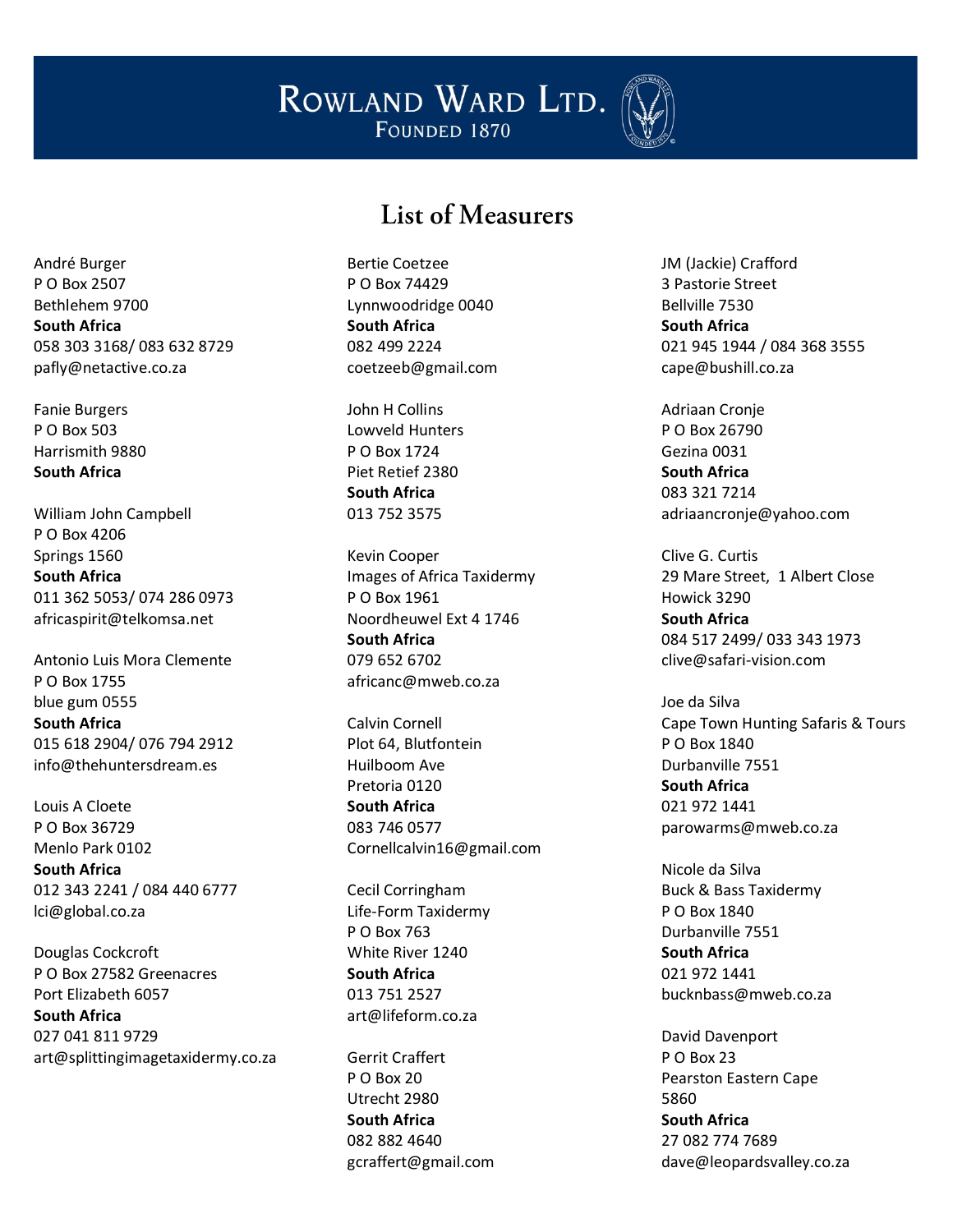

## List of Measurers

HJ De Bruyn Bundu Taxidermist P O Box 191 Ellisras 0555 **South Africa** 014 763 4140 c.debruyn1234@gmail.com

Willem B. de Bruyn Buffels Rant Game Breeders 421 Coucals Nest Featherbrooke Estate Kragersdorp 1740 **South Africa** 060 966 8704 willemdb12103@gmail.com

Stephen de Bruyn Nel Estelle Nel Taxidermy P O Box 1901 Bela Bela Limpopo 0480 **South Africa** 082 450 8243 info@eneltaxidermy.co.za

Stacey de Jager Spring Valley School of Professional Hunting P O Box 8096 Swallow Krantz Tarkastad Eastern Cape 5370 **South Africa** 083 622 6777 stacey@scottofafrica.co.za

Conrad de Kock P O Box 13765 Sinoville 0129 **South Africa** 082 778 8592 conraddk@gmail.com Gideon de Klerk De Klerk's DCL (farm) Bedford 5780 **South Africa** 079 264 7561 gjdklerk@gmail.com

Bernard de Lange P O Box 11507 Randhart 1457 **South Africa** 072 246 0049 bernard@phsc.co.za

Yuri de Villiers P O Box 215 Mulbarton 2059 **South Africa** 082 423 2422 yuridehunter@yahoo.com

Petrus Hendrik de Vos ( Piet) P O Box 1000 Middelburg, Mpumalanga 1050 **South Africa** 27 082 855 2157 devos.piet60@gmail.com

Jacobus I. de Wet 195 Kalossie Str Vanderkloof 8771 **South Africa** 083 324 5184 dewetkoos@gmail.com

Andre de Witt P O Box 1186 Rooihuiskraal 0154 **South Africa** 012 661 9655 adewitt@yebo.co.za

Wynand Deysel P O Box 196 Bethal 2310 **South Africa** 017 827 8271

The Director Amathole Museum P O Box 1434 King Williams Town 5600 **South Africa** 043 321 569

Dennis Doherty Dennis Doherty Taxidermy P O Box 49812 Hercules 0030 **South Africa** 012 376 2633

Stewart Dorrington P O Box 318 Zeerust 2865 **South Africa** 018 642 1343

Nico du Plessis P O Box 1412 Silverton 0127 **South Africa** 078 577 7397

Deon du Plessis 29 Hibiscus St Kriel 2271 **South Africa** 017 648 2121 deon@rbsauto.co.za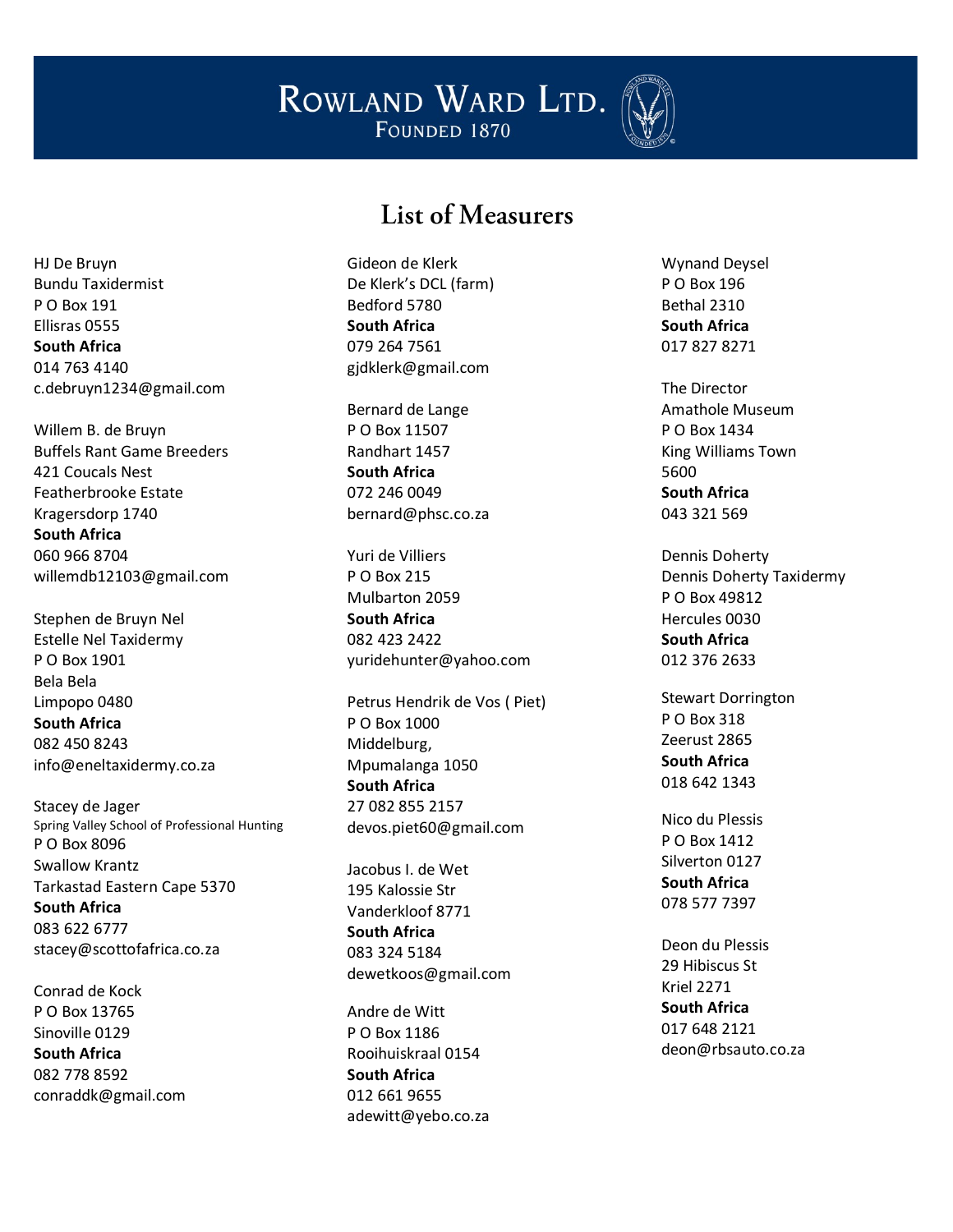

#### List of Measurers

R. du Plessis P O Box 8096 Newcastle 2954 **South Africa** 082 772 2457

Brig. Gen. N.J. du Preez P O Box 12840 Clubview 0014 **South Africa** 082 374 0077

Miempie du Toit P O Box 3916 Louis Trichardt 0920 **South Africa** 084 606 0165 unzwataxidermy@gmail.com

Benand Els Pvt Bag X8, Postnet Suite 41 Elardus Park 0047 **South Africa** 082 889 5902 benandels@gmail.com

Arné Engelbrecht First Try Tourism and Accom modation 0142 South Street, Die Grasdak, Fallon Crest Centurion Pretoria 0157 **South Africa** 079 499 4614 amebert13@gmail.com

RG English P O Box 242 Richmond 3780 **South Afric** a 082 531 7555 english@telkomsa.net JC Esterhuizen Ace Taxidermy P O Box 690 Bela Bela Limpopo 0480 **South Africa** 014 736 4461 acetaxidermy@lantic.net

Eugene Etsebeth P O Box 1580 Marble Hall Limpopo 0450 **South Africa** 082 931 0672

Fanie Eugene Magnum Arms P O Box 330 Nelspruit 1200 **South Africa** 013 752 4333

Martin Eybers 4 De La Rey Road Rivonia 2128 **South Africa** 072 100 1897

Herholdt Ferreira Kuilfontien Farm P O Box 97 Hanover 7005 **South Africa** 073 048 0287 heroldtferreira@gmail.com

Rudolph Francois Ferreira African Wildlife Artistry P O Box 198 Somerset East 5850 **South Africa** 087 550 1430 awa@jabama.co.za

Mari Filander 19 Evans Str Casseldale, Springs 1559 **South Africa** 074 342 3546 africaspirit@telkomsa.net

Rudolph Filander 19 Evans Rd Casseldale 1559 **South Africa** 084 606 4299 marifilander@telkomsa.net

Geoff K Finney P O Box 368 Kroondal 0350 **South Africa** 082 824 8961 / 014 537 2386 [g.finney100@gmail.com](mailto:g.finney100@gmail.com)

Pieter D. Gaybba Northern Cape Professional Hunting School 25 Heide Str Vanderkloof 8771 **South Africa** 053 664 0047 /073 786 1023 c pgaybba@gmail.com

Pieter J Goosen Snr Molapo Safaris 10 Landsberg Str Baillie Park 2531 **South Africa** 018 291 1151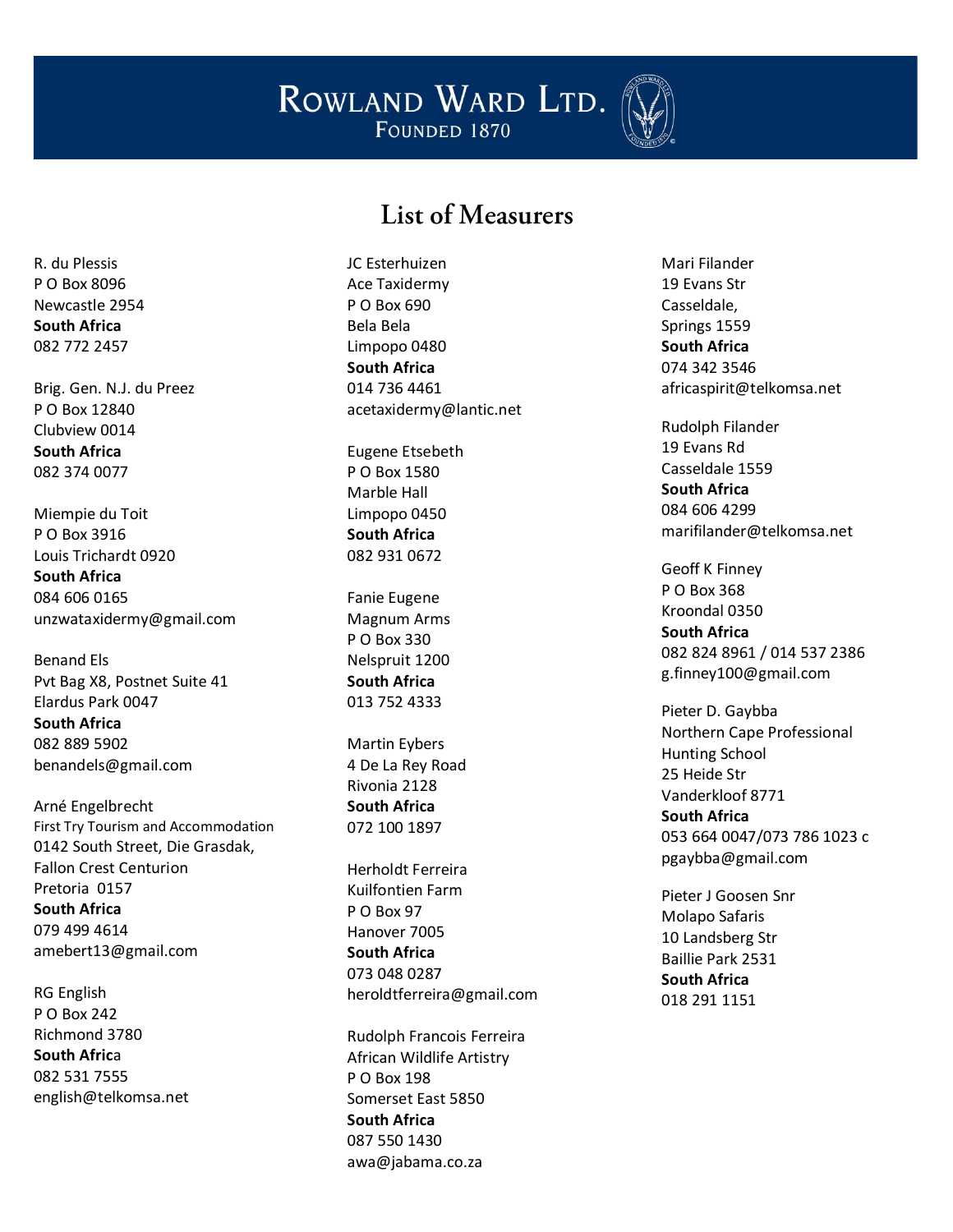

#### List of Measurers

Willem Goosen Hartbeestkuil Jagdfarm Hartbeestkuil 51 KP Rooibokkraal Thabazimbi 0380 **South Africa** 063 329 5516

Ian Goss Prof. Hunters Academy P O box 411 Pongola 3170 **South Africa** 034 414 1167

Eric V Green 48 St Andrews Rd Buurendale, Edenvale 1609 **South Africa** 011 652 5497

Terry H Griffin 46 Main Str Howick 3290 **South Africa** 082 882 0524 terry.griffin@liblink.co.za

Johan Grimbeek P O Box 921 Fauna Park 0787 **South Africa** 082 378 0698

Stephan P. Griessel 50 Kokerboom Street Kathy 8446 **South Africa** 084 770 1887 sp.griessel0911@gmail.com Louise Grobler Estelle Nel Taxidermy P O Box 1901 Roodepoort Plot 122 Bela Bela Limpopo 0480 **South Africa** 079 867 2287/9 info@eneltaxidermy.co.za

Raymond Grobler P O Box 788 Posmasburg 8420 **South Africa** 060 564 1550 raymondgrobler6210@outlook.com

L.J Groenewald Kreupelbosch, Baltimore 0619 PO Box 3822 Mokopane 600 **South Africa** 082 667 5508 lucas@sabudawn.safaris.co.za

Barend Groenewald P O Box 1307 Ermelo 2350 **South Africa** 082 850 6213 sagroen@gmail.com

Glen Haefele P O Box 12 Bleskop Rustenburg 0292 **South Africa** 083 455 7118 glen.haefele@teba.co.za Cronjé Hattingh Northern Cape Professional Hunting School Farm Welvaart Frankfort 9830 **South Africa** 084 453 9789 cronehattingh@gmail.com

Marthinus Hattingh Wildman Hunting and Outdoor George Postnet Suite 263 Private Bag X 6590 George, Western Cape 6530 **South Africa** 044 873 2149 tieniehattingh@gmail.com

Katharina Hecker Nico van Rooyen Taxidermy P O Box 911 -217 Rosslyn 0186 **South Africa** 012 541 2053 katharina@taxidermy.co.za

Mynhard Herholdt Northern Cape Professional Hunting School 25 Heide Street, PO Box 13 Vanderkloof N.C. 8771 **South Africa** 083 262 1891 c 053 664 0047 mhhs@mweb.co.za

Anne -Marié Herps P O Box 579 Barberton 1300 **South Africa** 013 712 4516/ 082 979 4327 info@hgitaxidermy.com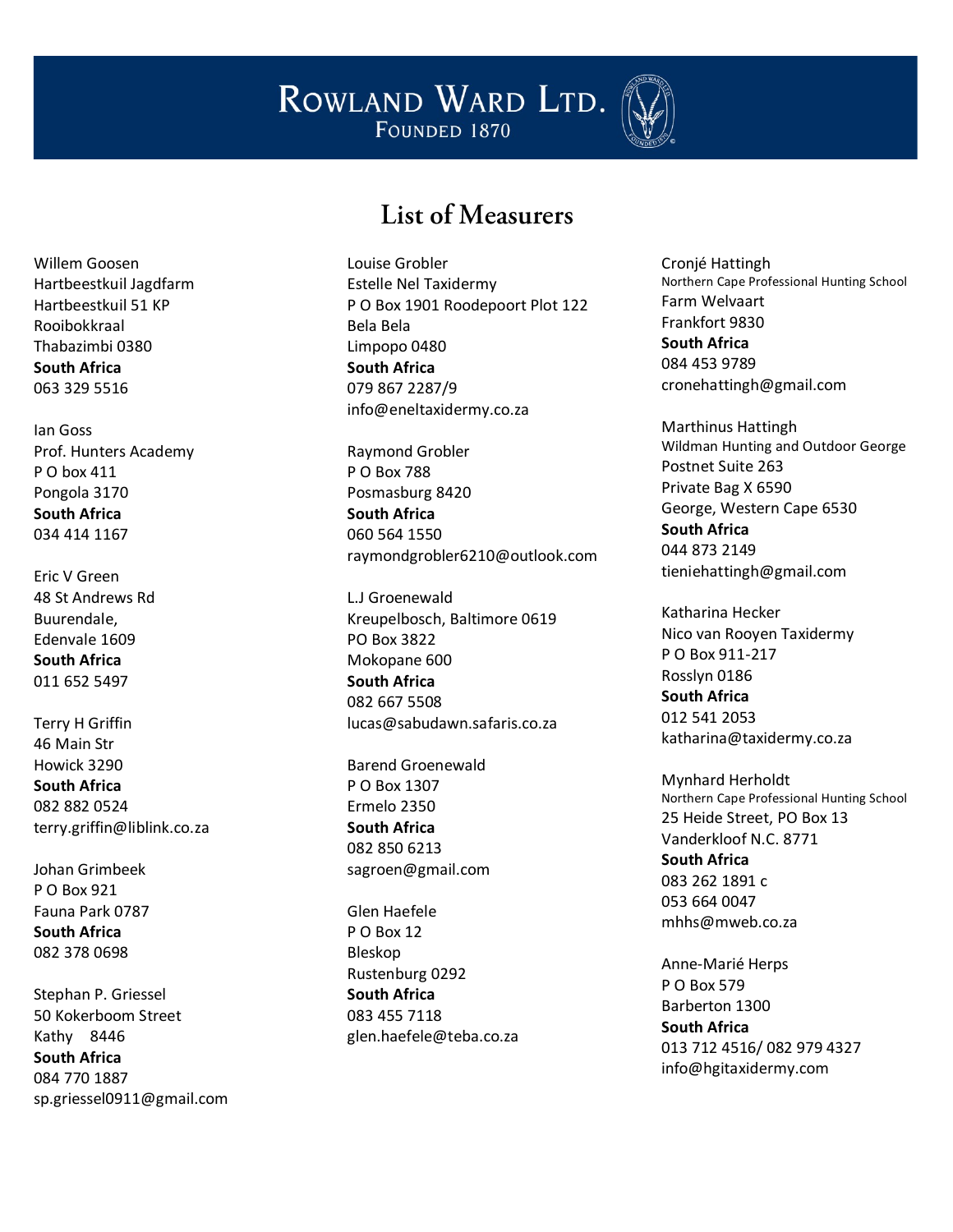

#### List of Measurers

Gavin K Isted P O Box 93 Lady Grey 9755 **South Africa** 082 851 3951 gavinisted@yahoo.co.uk

Tim L Ivins Waterfall Valley Mature Lifestyle Est 1 Country Estate Drive Waterfall, Midrand 1682 **South Africa** 082 900 1870 timivins@mweb.co.za

Jan P Jacobs P O Box 1357 Potgietersrus 0600 **South Africa** 015 491 7629 janinejaco@telkomsa.net

Koos Jacobs P O Box 3710 Middelburg 1050 **South Africa** 083 497 4557 sharalumbi@gmail.com

Cor Jansen van Vuuren 24 Bosman Street Paarl 7646 **South Africa** 079 133 4992 [Cor.j.v.vuuren@gmail.com](mailto:Cor.j.v.vuuren@gmail.com)

Brighton Jazire Phalafala Safaris Farm Chase 576MS/Van Deventer 641MS Musina, Limpopo 0909 **South Africa** 081 015 2146 [phalafalasafaris@medmanagement.co.za](mailto:phalafalasafaris@medmanagement.co.za) Flemming G Jensen Diana Konservering P O Box 88 Somerset East 5850 **South Africa** 042 004 0004 info@sidebysidesafaris.com

Marco Jones Kaalplaas 13 Delareyville 2770 **South Africa** 073 057 5217 Marcojones02@icloud.com

Willie Jordaan P O Box 773 Potchefstroom 2520 **South Africa** 018 294 3308/ 082 552 0267 wj@lantic.net

Chiracq Joubert Plot 89 2nd Avenue, Gerhardsville Centurion 0023 **South Africa** 064 127 0165 chiracquoubert@outlook.com

Otto Kanter P O Box 11509 Brakpan North 1541 **South Africa** 083 726 1941 kanter@vodamail.co.za

Nico Kemp The Farm Gamayana Olifanthoek 8450 **South Africa** 079 222 3962 Nicokemp99@gmail.com

Lyle Holmes 32 Morkel Street Sunward Park Boksburg 1459 **South Africa** 072 641 9107 LyelH795@gmail.com

Johann Howes Sewoh Safaris P O Box 2976 King Williams Town 5600 **South Africa** 083 625 5726 jhowes@border.co.za

Charlie Hoy P O Box 61773 Vaalpark 1947 **South Africa** 076 254 4817 charlie.hoy@vodamail.co.za

Karl Human P O Box 19044 Tecoma 5214 **South Africa** 074 134 5478/ 083 356 2740 karlhuman@telkomsa.net

Anthony Illing P O Box 784947 Sandton 2146 **South Africa** 011 262 6304/ 082 652 2364 illing@iburst.co.za

Carl Arnold Ing. Prokureurs/Attorneys 59 Marais str. Rustenburg 300 **South Africa** 014 592 6268/014 592 6270 carl@avrlaw.co.za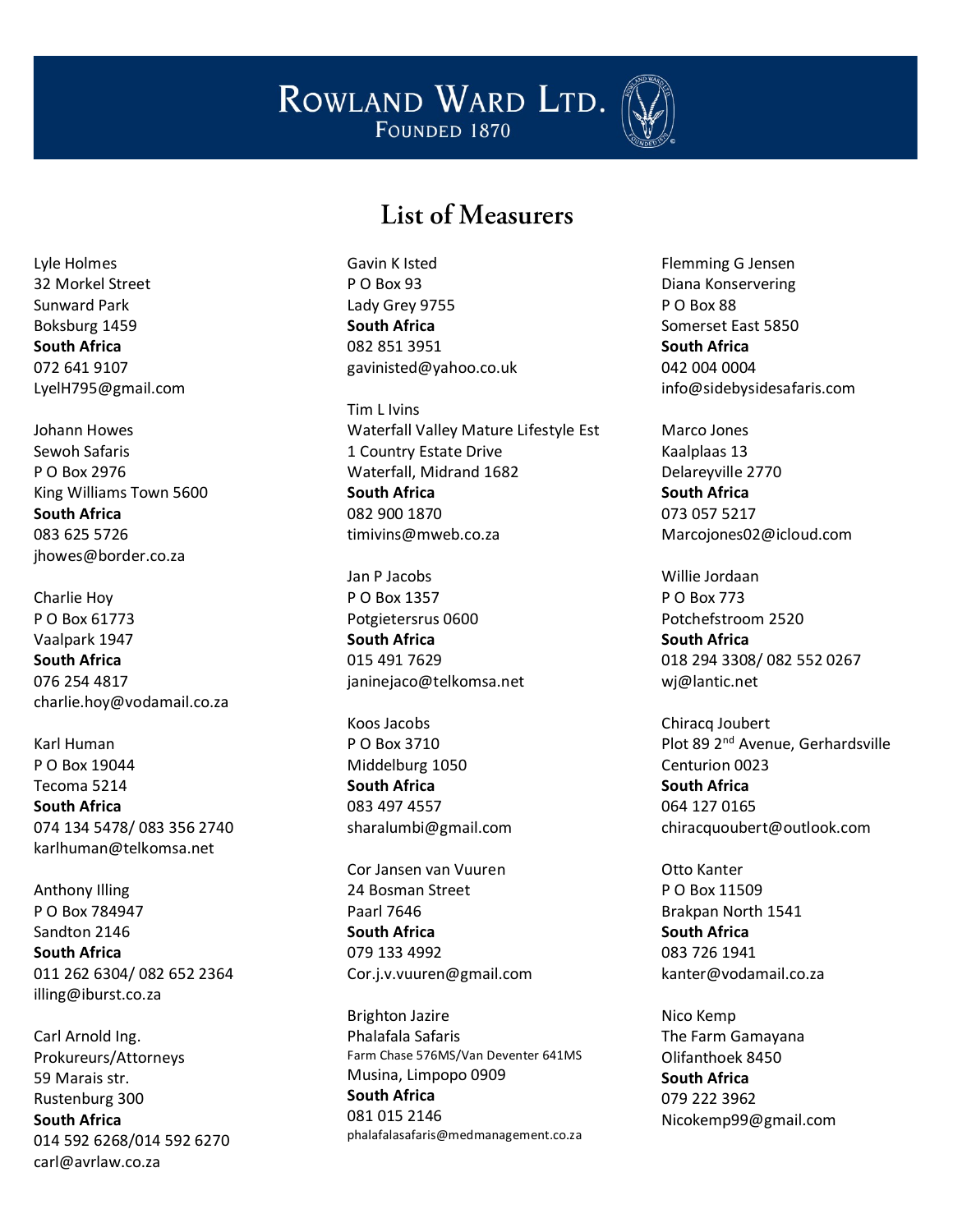

## List of Measurers

Pieter Kemp Big Buck Taxidermy P O Box 1413 Derdepoort Park 0035 **South Africa** 082 448 6163 bigbuck@lantic.net

John Louis Kemp Big Buck Taxidermy P O Box 1413 Derdepoort Park 0035 **South Africa** 082 452 5807 bigbuck@lantic.net

Henry Kemp New Creation Taxidermy 24th St, Doornkloof east Pretoria East 0083 **South Africa** 083 312 0606 info@taxidermycreation.com

Charl Kemp 013 Howth Road Krugersdorp Gauteng 1739 **South Africa** 011 284 2000 / 072 889 9715 charlkemp@hotmail.com

Prof. Graham Kerley Nelson Mandela University P O Box 77000 Port Elizabeth 6031 **South Africa** 041 504 2308 Graham.Kerley@mandela.ac.za

Wener Kirchner 33 Buxton Street, Balmoral Queenstown 5319 **South Africa** 061 273 6008 Wernerk2406@gmail.com

Conrad Klipp P O Box 381 Dalton 3236 **South Africa** 082 820 2995 wtf@klipp.co.za

Henning Klipp P O Box 31 Dalton 3236 **South Africa** 082 824 5441 henning@klipp.co.za

Erika Köck Trophy Service, Farm Mooiplaats Boschkop Road (R631), 367 JR, Portion 191B Pretoria East 1020 **South Africa** 012 811 0359 info@trophyservice.co.za

Ideon Koekemoer Highveld Taxidermists 30 Phalarope Street Centurion 0157 **South Africa** 082 929 5377 crm@highveld.biz

Japie Koffman Nico van Rooyen Taxidermy P O Box 911-217 Rosslyn 0186 **South Africa** 012 541 2053 koffman@taxidermy.co.za

Ralph Koster Buffalo Kloof Safaris P O Box 2108 Grahamstown Eastern Cape 6140 **South Africa** 082 890 5362 info@buffalokloofsafaris.co.za

HP Kotze Móredou Taxidermy P O Box 169 Schweizer-Reneke 2780 **South Africa** 053 963 1444 mortax@mailbox.co.za

Rodney Kretzschmar Trans African Taxidermy P O Box 740 Muldersdrift 1747 **South Africa** 079 102 3125 rodney@transafrican.com

Louis Kroucamp 90 Grys Duiker Rd Florauna PTA North 0182 **South Africa** 082 904 9721 kroucamp@telkomsa.net

Gerrit Kruger Nylstroom Taxidermy P O Box 2571 Nylstroom 0510 **South Africa** 014 717 5051 / 082 897 7939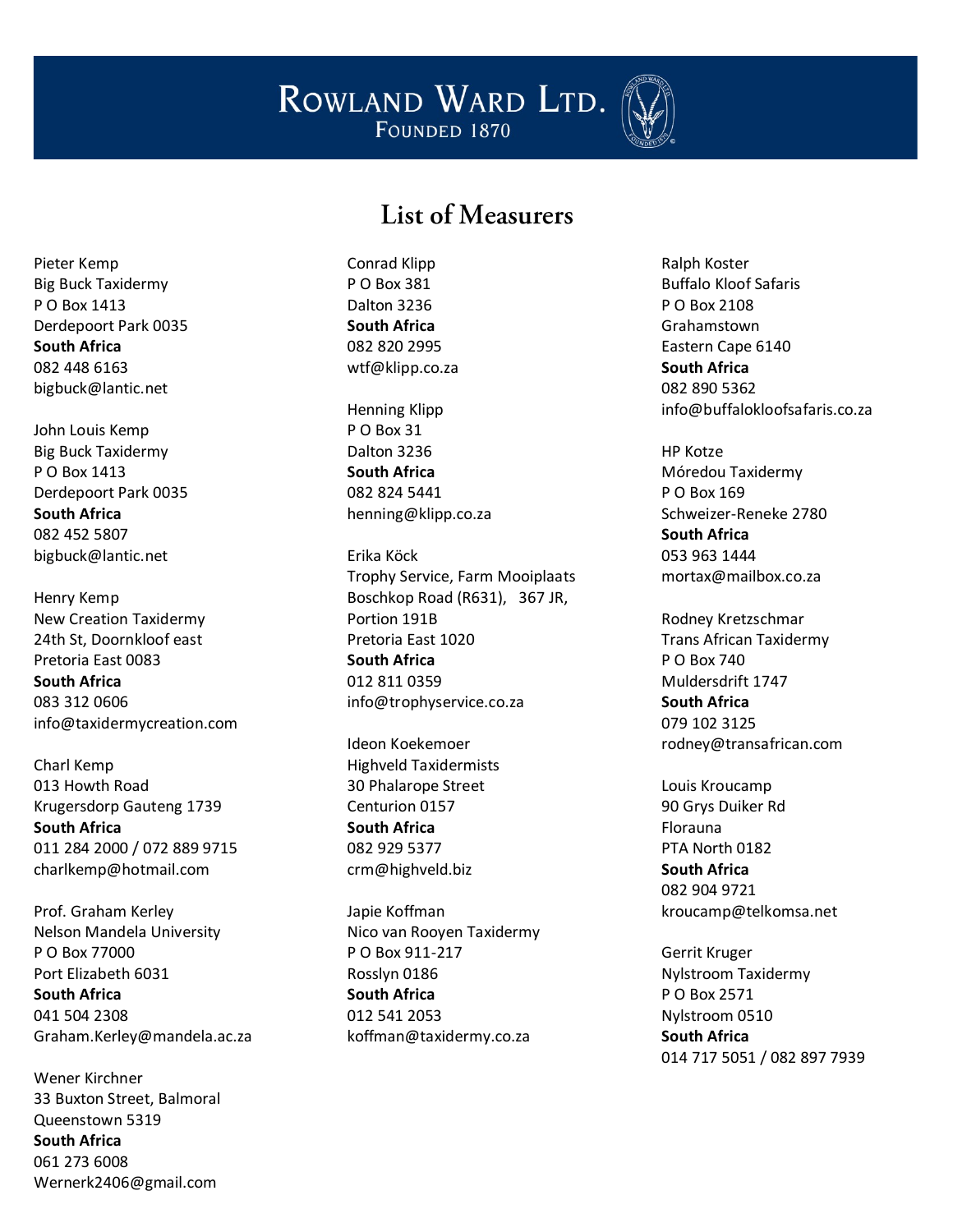

## List of Measurers

Ruben Krüger 20 Zebra Ave Middleburg 1050 **South Africa** 071 402 4150 Rubenkruger123@gmail.com

Jacques Gideon Labuschagne Red Dune Taxidermy P O Box 207 Jacobsdal 8710 **South Africa** 053 591 0000/ 082 821 3233 jacqueslab@yahoo.com

Glenn A Lambert P O Box 1465 Houghton 2041 **South Africa** 011 648 6783 glennl@senlac-hill.com

Otto Landman P O Box 50398 Wierda Park 0149 **South Africa** 012 206 1813

Dirk Laubscher Africa Game Trackers P O Box 2024 Klerksdorp 2570 **South Africa** 018 464 1601

Karl le Roux P O Box 43691 Heuwilsig 9332 **South Africa** 076 092 1248

NW Ligthelm Safari Taxidermy P O Box 235 Ladanna 0704 **South Africa** 015 293 2674/5 info@safaritaxidermy.co.za

Sandra Linde P O Box 764 Frankfort 9830 **South Africa** 082 378 3307/ 058 913 2918 sandralinde@vodamail.co.za

Charles Lloyd Pvt Bag X9013, Postnet Suite 734 Ermelo 2350 **South Africa** 084 520 0964 j.lloyd.consult@gmail.com

Selwyn Low Maclaren Safaris P O box 9726 Newcastle 2940 **South Africa** 034 315 1889 Selwynlow54@gmail.com

Dëine Lubbe Leadwood Taxidermy P O Box 636 Vaalwater 0530 **South Africa** 014 755 3961

Carel Maartens P O Box 19 Kokstad 4700 **South Africa** 082 853 3593 carel@otterskloof.com Piet Macie 19 Evans Str Casseldale, Springs 1559 **South Africa** 074 342 3546 africaspirit@telkomsa.net

Michael Marais Prolea Street 108 Vanderkloof 8771 **South Africa** 081 768 7160 Michaelmarais2002@gmail.com

J.D. Maris Pvt Bag X9013, Postnet Suite 1522 Ermelo 2350 **South Africa** 082 931 0779 0829310779@vodamail.co.za

Thomas Maskowitz P O Box 3255 Tygervalley 7536 **South Africa** 083 415 2682 tmaskowitz@gmail.com

David M Mausenbaum P O Box 2370 Pinegowrie 2123 **South Africa** 083 397 9831 elandtuft@gmail.com

Rob Melvill Melvill & Moon P O Box 224 Port Elizabeth 6000 **South Africa** 083 600 5000 rob@melvillandmoon.com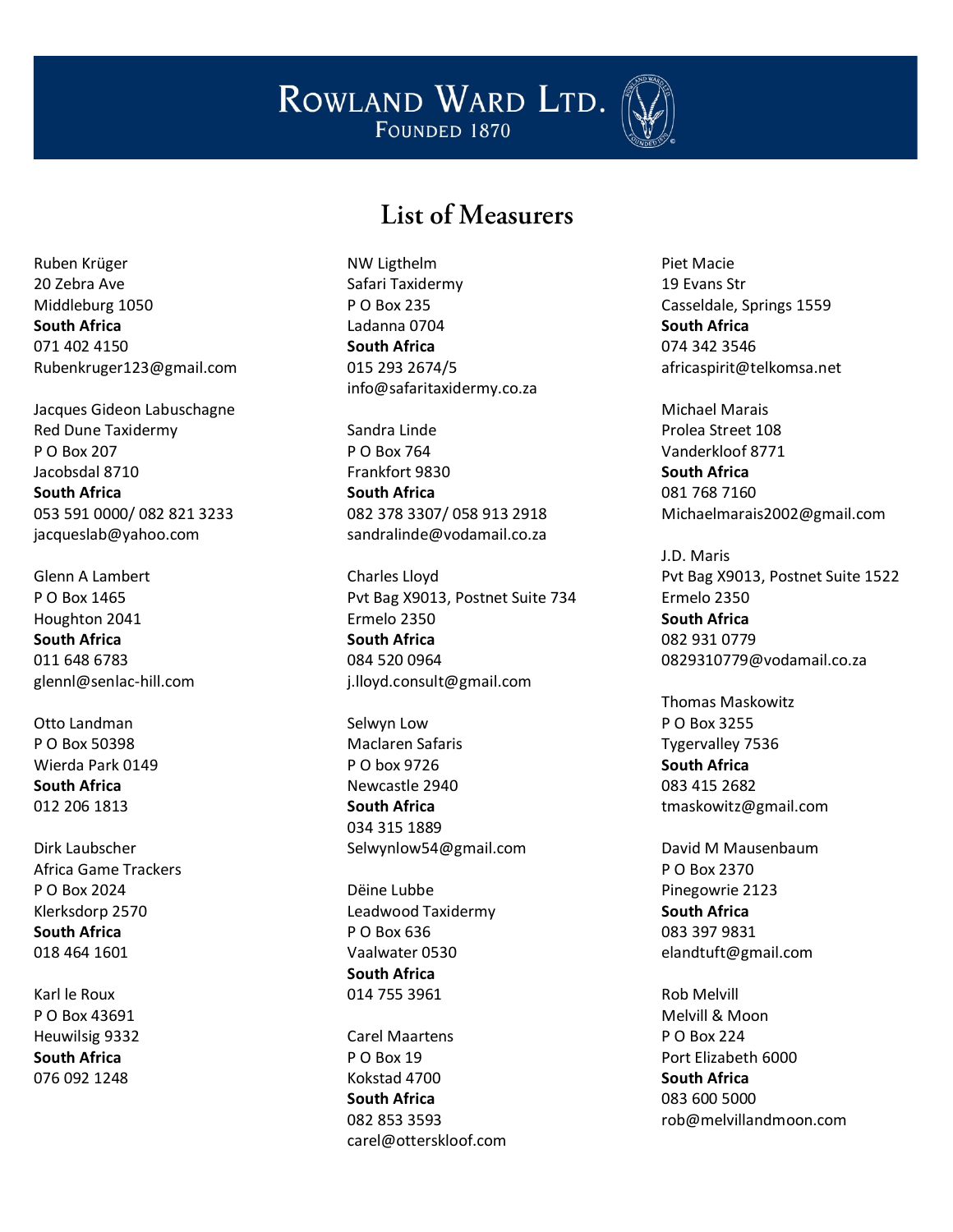

#### List of Measurers

Kian Muir 16 Cuckoo Ave Safari Gardens Ext. 2 North Rustenburg 0300 **South Africa** 081 013 7676 Wakeanna10@gmail.com

Geoff Muller P O Box 8501 Newcastle 2940 **South Africa** 083 309 0327 geoffmuller1@gmail.com

Jayesh Naarsi P O Box 2309 Brooklyn Square 0075 **South Africa** 012 653 5215 jayeshnarsi@hotmail.com

SH Naude P O Box 74431 Lynnwood Ridge 0040 **South Africa** fanien@idc.co.za

Piet Naude P O Box 32970 Fichardtpark 9317 **South Africa** 051 43002496/ 082 652 1405 pietnau@mweb.co.za

Louis Naudé Oryx Safaris P O Box 1301 Potgietersrus 0600 **South Africa** 015 491 5477

George Nell P O Box 14199 Sinoville 0129 **South Africa** 082 772 9290 georgenellbb@gmail.com

Gordon Neubert River Side Lodge Loskop. P O Bx 12918 Leraatsfontein 1038 **South Africa** 072 427 5755 nubbs48@gmail.com

Nico Neuhoff Phalafala Safaris Farm Chase 576MS/Van Deventer 641MS Musina, Limpopo 0909 **South Africa** 081 015 2146 [phalafalasafaris@medmanagement.co.za](mailto:phalafalasafaris@medmanagement.co.za)

Michelle Niemandt Fig Tree Safaris P O Box 6170 Onverwacht 0557 **South Africa** 082 569 3860/ 076 981 2397 Michelle.Brits@icloud.com

Wian Nienaber 2499 Langer Crescent Leopard Park Mahikeng 2735 **South Africa** 082 603 8460 wiannienaber@gmail.com

Jean -Marié Nieuw oudt Jaspis Str 46 Kakamas 8870 **South Africa** 079 813 1192 Jm09@gmail.com

Marabou Taxidermy P O Box 382 Rietkol, Sundra 2200 **South Africa** 083 271 1036

Jerry Mgwenya Life -Form Taxidermy P O Box 769 White River 1240 **South Africa** 013 751 2527 local@lifeform.co.za

Allan Mokhoele Noordweg 14 Bloemspruit Bloemfontein 9301 **South Africa** 064 625 1083 allanmokhoele@icloud.com

Graham FS Morrison P O Box 272 Westville 3630 **South Africa** 031 312 5656 moribugs@iafrica.com

Hendrik Mörsner P O Box 579 Barberton 1300 **South Africa** 013 712 4516/ 082 979 4327 hendrik@hgitaxidermy.com

Marius Muller P O Box 17 Bon Accord Pretoria 0009 **South Africa** 076 208 8211 legendsafrica@ymail.com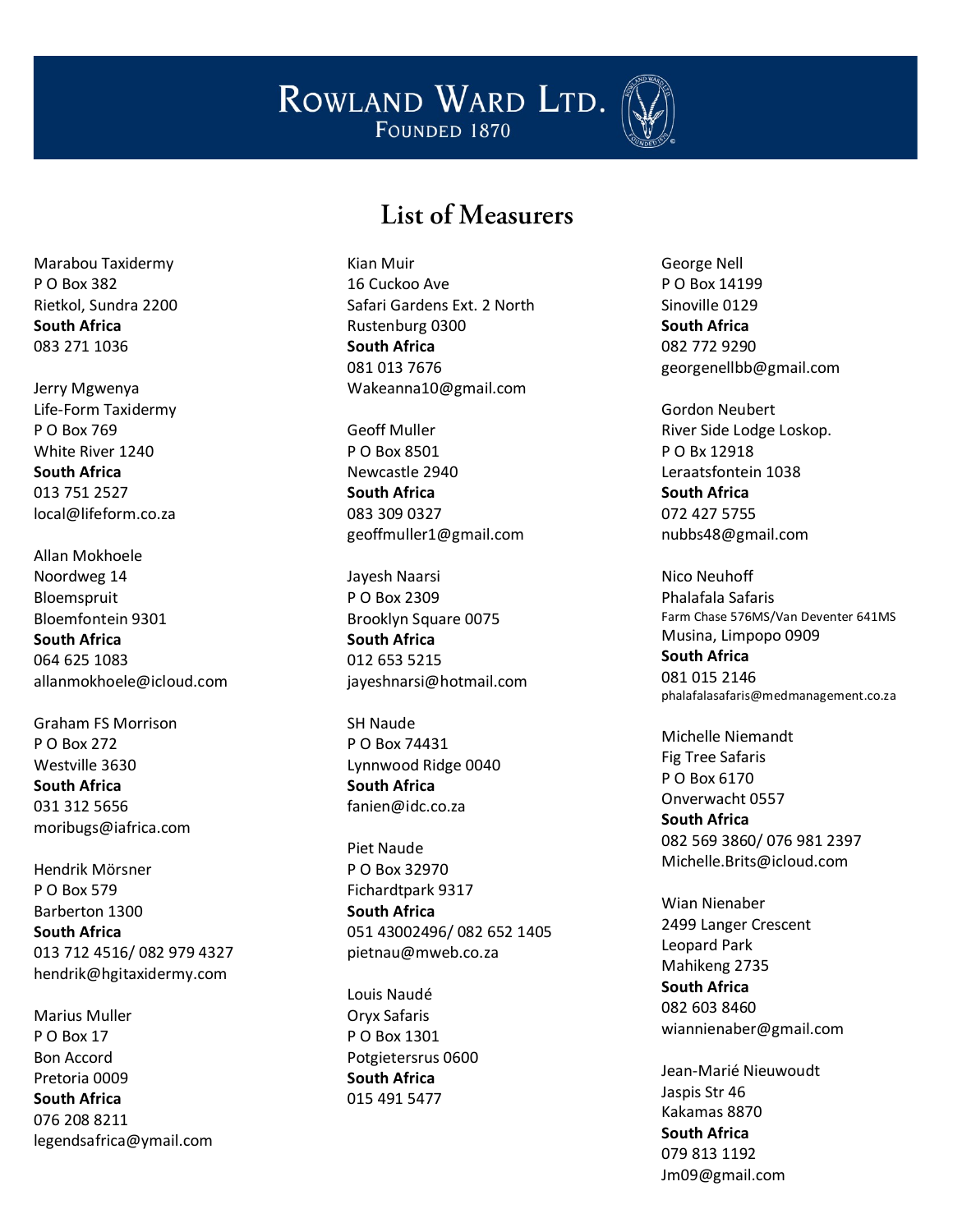

#### List of Measurers

Gerhard Olivier P O Box 10112 Beaconsfield Kimberley 8315 **South Africa** 083 652 1369 redgoose.olivier22@gmail.com

Barend Daniel Oosthuizen Farm Palmietpol Frankfort 9830 **South Africa** 079 661 4467 Bdoosthuizen3@gmail.com

Willie J Oosthuizen Custos Taxidermy P O Box 9293 Cinda Park 1463 **South Africa** 083 353 3134 wilka@mweb.co.za

Christo J Opperman PO Box 6111 Ben Fleur, Witbank 1040 **South Africa** 013 697 2868/082 618 00418 mobile christojopperman@gmail.com

Javier Pardo de Santayana P O Box 1755 Lephalale 0555 **South Africa** 078 609 3398 javierpardo@hotmail.com

John Peacock Taxidermy Africa P O Box 976 Humansdorp 6300 **South Africa** 042 291 0656 info@taxidermyafrica.com Neville Peden P O Box 7043 East London 5200 **South Africa** 083 282 5430 nmasales@vodamail.co.za

Paul Phelan P O Box 25 Howick 3290 **South Africa** 033 330 2231 mwngruma@mweb.co.za

Dennis Pickard P O Box 7870 Newcastle 2940 **South Africa** 083 626 2178 donclaire@telkomsa.net

Craig Pidduck Bulls Eye Taxidermy P O Box 1124 Vaalwater 0530 **South Africa** 014 755 4945 bullseye@icon.co.za

AS Pieterse Nkala Safari P O box 1015 Carletonville 2500 **South Africa** 082 412 2420 nkalasafaris@yebo.co.za

Luis M Pinel 1 13th Street Parkhurst-Johannesburg 2193 **South Africa** 082 449 8611 lpinel@mweb.co.za

Johann W Nortjé Action Africa Safaris P O Box 32323 Innesdale 0031 **South Africa** 012 335 3535

Duan Norval 15 Marquard Crescent Danpienaar Bloemfontein 9301 **South Africa** 083 758 3811 norvalduan@gmail.com

Dewald A Oberholster P O Box 560 White River 1240 **South Africa** 082 335 4249 dewald.o@vodamail.co.za

Caryn Oberholzer P O Box 1112 Lephalale 0555 **South Africa** 082 588 8335 info@sataxidermy.co.za

Dieter Ochsenbein P O Box 34242 Erasmia 0023 **South Africa** 012 650 0000 thomas@highveldtaxidermists.com

Thomas Ochsenbein P O Box 34242 Erasmia 0023 **South Africa** 012 650 0000 thomas@highveldtaxidermists.com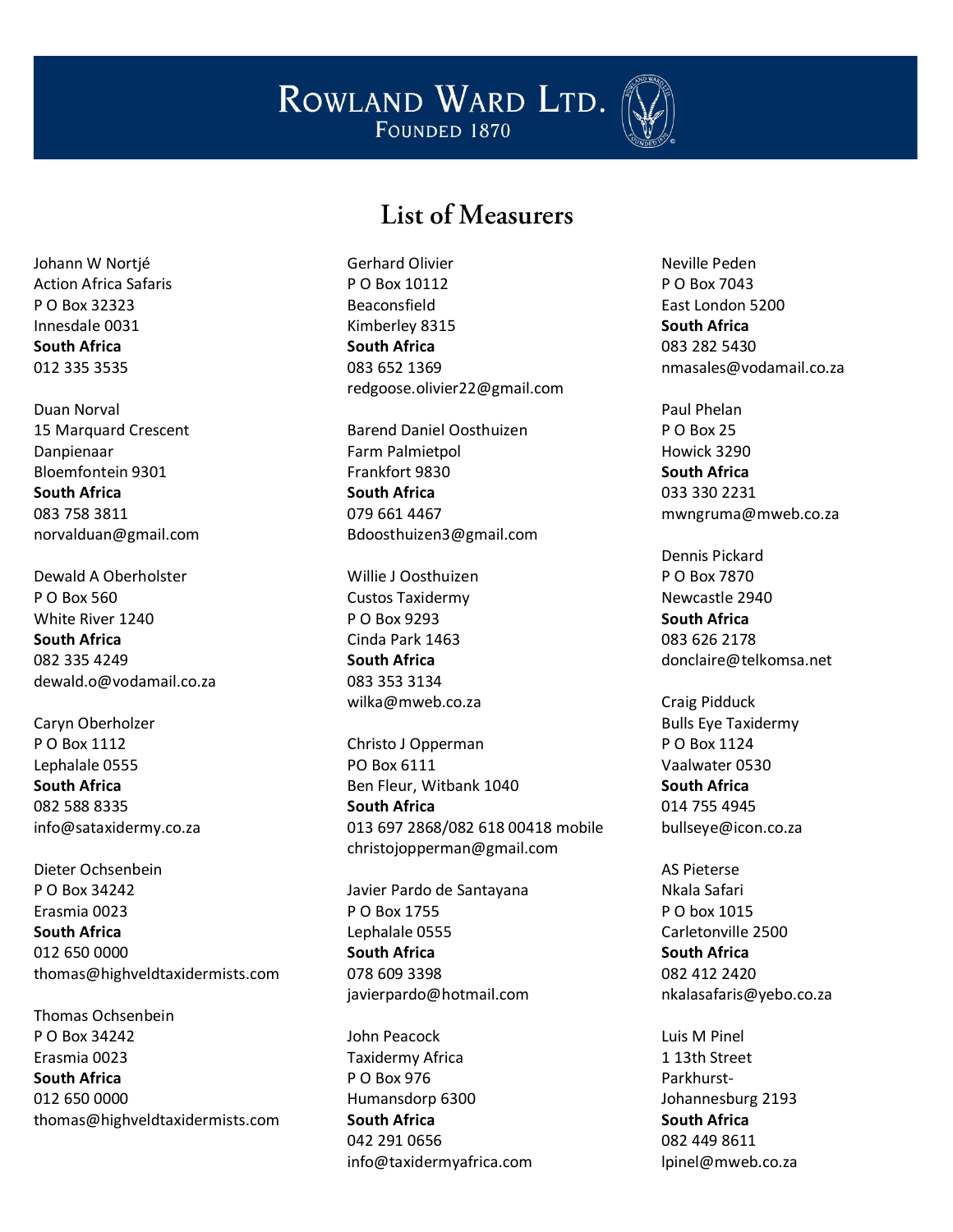

#### List of Measurers

Geoffrey Pollock 3 Monty Ave Flamwood, Klerksdorp 2570 **South Africa** 078 468 5795

Juanita Potgieter Transform Wildlife P O Box 2749 Naboomspruit 0560 **South Africa** 014 743 3786 janita.potgieter2@gmail.com

Kobus Potgieter P O Box 2749 Naboomspruit 0560 **South Africa** 071 364 3582 kobustwt@gmail.com

J Pretorius Pvt Bag X1886, Suite 247 Middelburg 1050 **South Africa** 083 654 9993 coaltoll@mweb.co.za

Martin Pretorius P O Box 1905 Jukskeipark 2153 **South Africa** martin@truckcentre.co.za

Gregory Pretorius P O Box 1126 Piet Retief 2380 **South Africa** 082 782 2099 greg@lando.co.za PJ Pretorius Cape Taxidermy P O Box 3234 Tyger Valley 7536 **South Africa**

Gert Rall Pvt Bag X18, Postnet Suite 462 Lynnwood Ridge 0040 **South Africa** 012 991 2194 gertrall@telkomsa.net

Jarryd Ratcliffe 31 Sprinkbok Street Sunset Park Secunda 2302 **South Africa** 076 305 4307 Jarrydratcliffe12121@gmail.com

Anthony M Rathbone Field and Stream Hunting Safaris P O Box 1256 Louis Trichardt 0920 **South Africa** 015 516 1081 info@fieldandstream.co.za

Reinhold Redinger 30 Angle Road Gonubie 5257 **South Africa** 043 707 7932 arredinger@telkomsa.net

Nathan Regal Nathan Regal Taxidermy P O Box 339 Odendaalsrus 9480 **South Africa** 057 354 3166 jpguest@mweb.co.za

Paul Rietkerk P O Box 3315 Vanderbijlpark 1900 **South Africa** 082 093 8506 autofix1@yahoo.com

Brenley Robertson 7 Colonel Gerhard Str Dan Pienaar Bloemfontien 9301 **South Africa** 072 724 8532 brenleybren@gmail.com

Dean Robinson Farm Groothoek 278KQ P.O. Box 2383 Thabazimbi 0380 **South Africa** deanrobinson275@gmail.com

Derek Ernest Robinson Derek Robinson Taxidermy P O Box 554 Thabazimbi 0380 **South Africa** 014 772 2082

Marinus Roos Bellair Wild Ply. Limited Farm Bellair, R62 Kannaland Ladismith 6655 **South Africa** 072 649 1237 roosmarinus@gmail.com

Elize Roux P O Box 3730 Vanderbijlpark 1900 **South Africa** 082 064 6911 sequel.taxidermy@gmail.com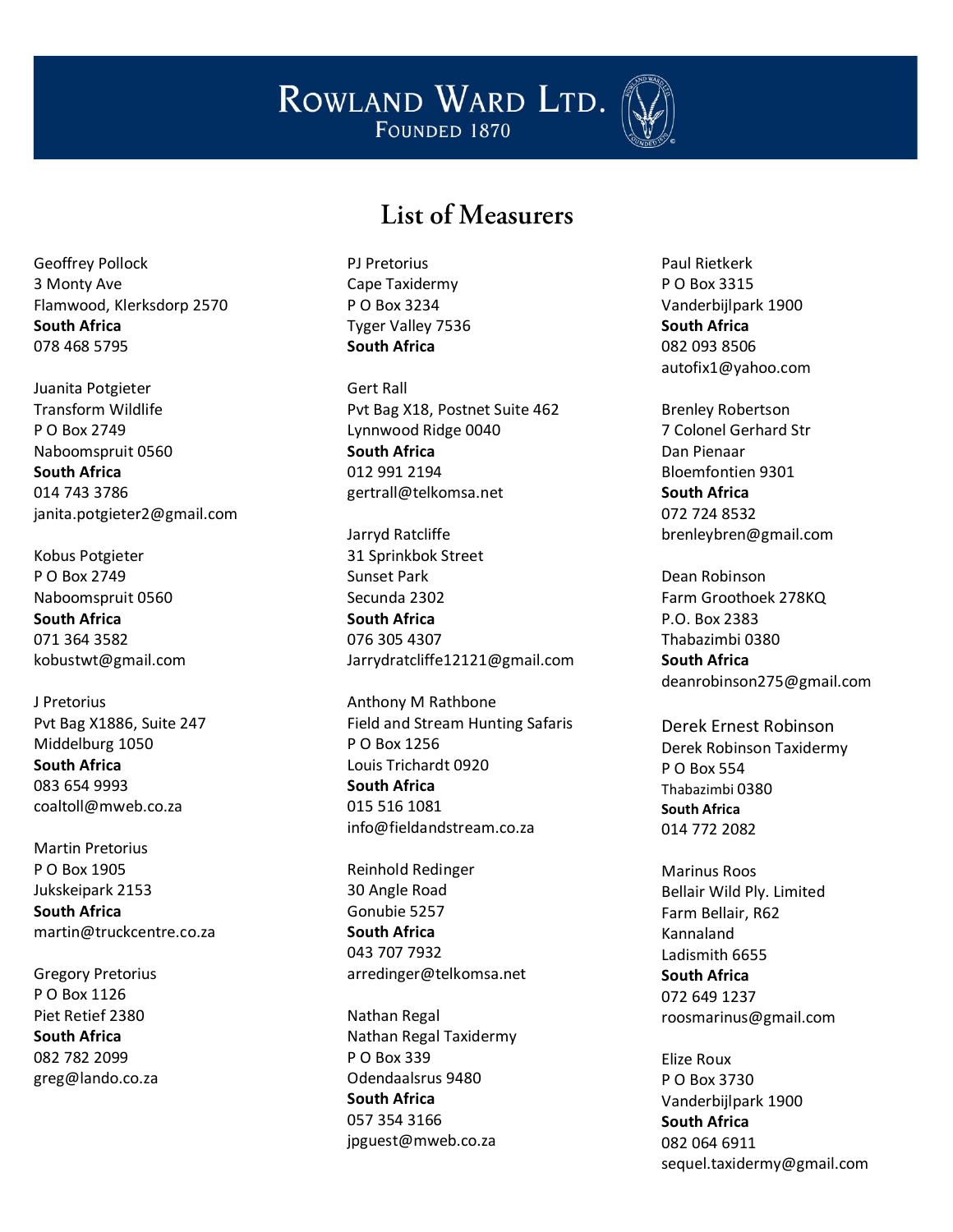

#### List of Measurers

Robert Russell P O Box 76283 Wendywood 2144 **South Africa** 082 568 3357 robert@sundownerstudio.com

Henry Rust Fin and Fur Taxidermy 197 7th Street Kempton Park 1619 **South Africa** 083 729 2447 finandfurtaxidermy@gmail.com

JC Saaiman Marimbass Str, Sonstraalhoogte La Bonheur No 6 Durbanville 7550 **South Africa** 082 829 5933

R Scheepers P O Box 31 Stilfontein 2550 **South Africa**

Rozelle Schreuder Holland Straat 21 Bethal 2310 **South Africa** 072 252 6427 Rozelle.schreuder@gmail.com

Philipp Schulz Blue Duiker 1 A Chiappini Lane Bo Kaap Cape Town 8001 **South Africa** 027 823 502320 sales@blueduiker.com BJ Schutte Bergendal Nature Preserve 349 Freezia Dr Mosselbay Golf Estate 6500 **South Africa** 27 82 857 4202 bj.gergendal@gmail.com

Kevin Schwartz Nkwazi Safaris P.O. Box 483 Cramerview 2060 **South Africa** 082 801 7933 info@nkwazisafaris.co.za

Dennis Sinclair Pvt Bag X9013, Postnet Suite 170 Ermelo 2350 **South Africa** 082 371 7315 dennis.sinclair@gmail.com

William Smale PO Box 72 East London 5200 **South Africa** 079 493 0012/ 082 898 2619 wsmale@gmail.com

Mike and Kea Smith Capricorn Taxidermy P O box 316 Bendor Park 0713 **South Africa** 082 373 5729

Dirck A Smith 10 Marmer St Wilkoppies, Klerksdorp 2571 **South Africa** 018 468 2815/071 673 4022 dirckasmith@gmail.com

Debbie Spring Out of Africa Taxidermy P O Box 10250 Strubenvale 1570 **South Africa** 083 256 1369 outafric@mweb.co.za

Robert Stannard P O Box 31 Utrecht 2980 **South Africa** 082 873 5375 info@waterloofarm.co.za

J A Staphorst EC Game Management P O Box 1344 Uitenhage 6230 **South Africa** 041 933 1394 ecgma@telkomsa.net

Patrick Stephenson P O Box 380 Gonubie 5236 **South Africa** 083 654 8347 patricks@sainet.co.za

Christo Steyn P O Box 51889 Wierda Park 0149 **South Africa** 012 313 1553 steync@gmail.com

Dr J H F Steyn P O Box 17630 Sunward Park 1470 **South Africa** 011 917 5144 jhfhunter@gmail.com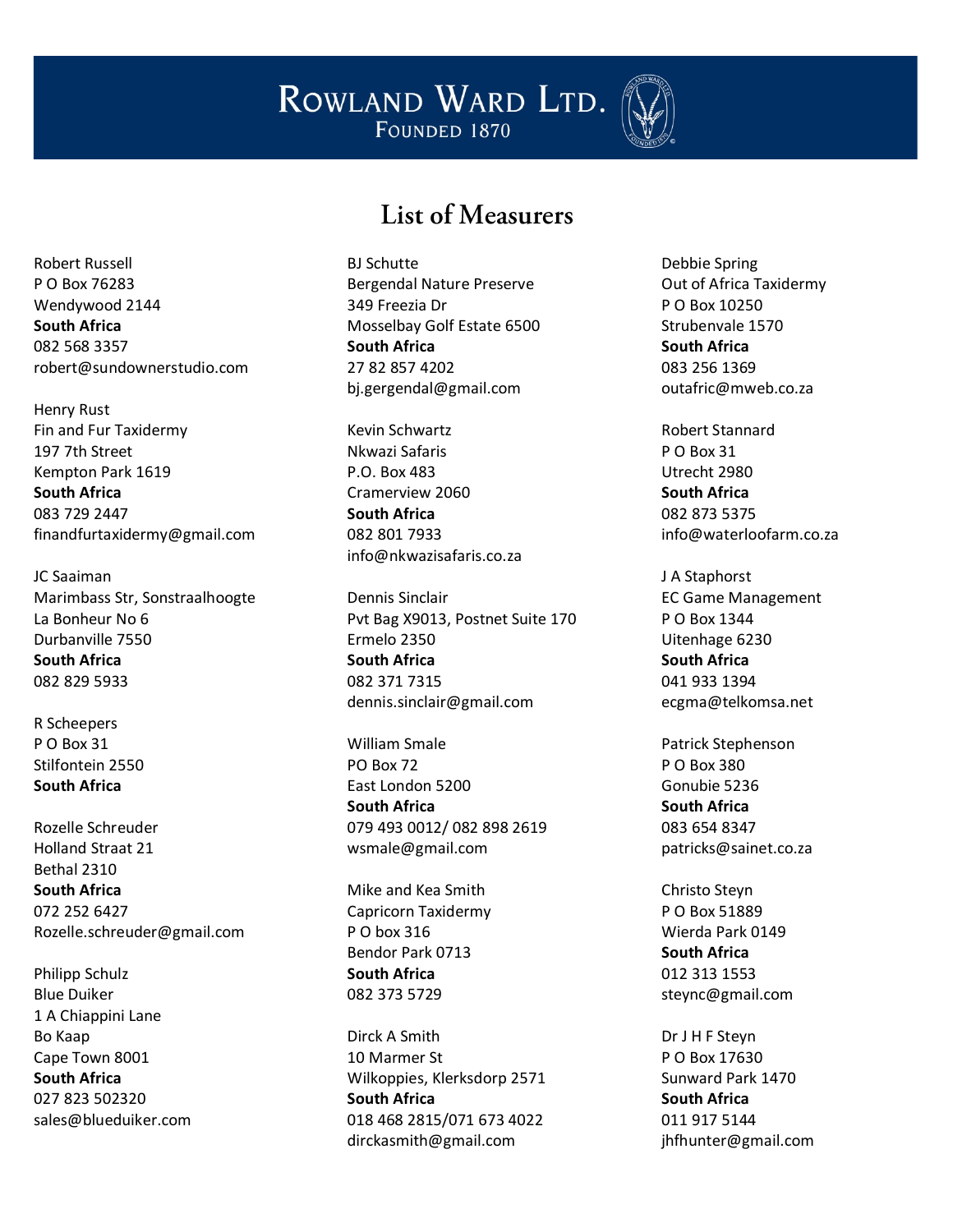

## List of Measurers

SH Strydom P O Box 3142 Freemanville 2573 **South Africa** 018 469 3108 anneli.strydom@gmail.com

Handre Strydom 21 Gillian Street Eversdal 7550 **South Africa** 082 801 3874 estrydom8@gmail.com

Kirsten Suckau Blue Gum Valley Taxidermy P O Box 7305 Petit 1512 **South Africa** 082 412 9425 bluegum-suck@mweb.co.za

David Sutherland Sutherland Hunting Ac. Vaalwater 0530 **South Africa** 083 626 6123 david@huntacademy.co.za

Ludolph Swanevelder Due South Safaris P O Box 1377 George 6530 **South Africa** 082 823 0700

Pieter Swart Afrikan Skins & Horns P O Box 36799 Menlo Park 0102 **South Africa** 012 347 4512 / 082 770 8556 pieter@afrikantradersonline.com Gerhard Swart Natural Creations Taxidermy P O Box 767 Potchefstroom 2520 **South Africa** 082 338 9070 gerhard@naturaltaxidermy.co.za

Peter James Thompson Rockdale Game Ranches P O Box 749 Highlands, Grahamstown area, now Makhanda 6140 **South Africa** 082 558 4148 jthompson@rockdale.co.za

Shaun Thompson Rockdale Game Ranches P O Box 749 Highlands, Grahamstown area, now Makhanda 6140 **South Africa** 082 372 6173 shaunt@rockdale.co.za

Mario Tinkler Thormahlen & Cochran Safaris 70 Columbus Street, Steiltes Nelspruit 1200 **South Africa** 079 503 5509 mariotinkler@yahoo.com

Bruce Trebble Pvt Bag X5022, Postnet Suite 55 Piet Retief 2380 **South Africa** 082 571 2624 brucetrebble@gmail.com

JJ Steyn P O Box 17 Bon Accord Pretoria 0009 **South Africa** 076 938 9669 legendsafrica@ymail.com

Marthunis C. Steyn Welgevonden Gedeelte 28 (R524) Louis Trichardt 0920 **South Africa** 060 563 0685 innessteyn@gmail.com

RM Steyn Pvt Bag 6625, Postnet Suite 109 Thabazimbi 0380 **South Africa** 083 455 0962 elrusteyn@vodamail.co.za

Adam Stockenström 175 Smiso Nkwanyana Rd Morningside Durban 4001 **South Africa** 081 550 6078 Adamclements2020@gmail.com

Louis Stoffberg P O Box 1517 Delmas 2210 **South Africa** 083 293 2600

Jaco Strauss Kwalata Safaris Plaas Driefontein KR 164 Vaalwater 0530 **South Africa** 079 500 1941 jaco@kwalata.com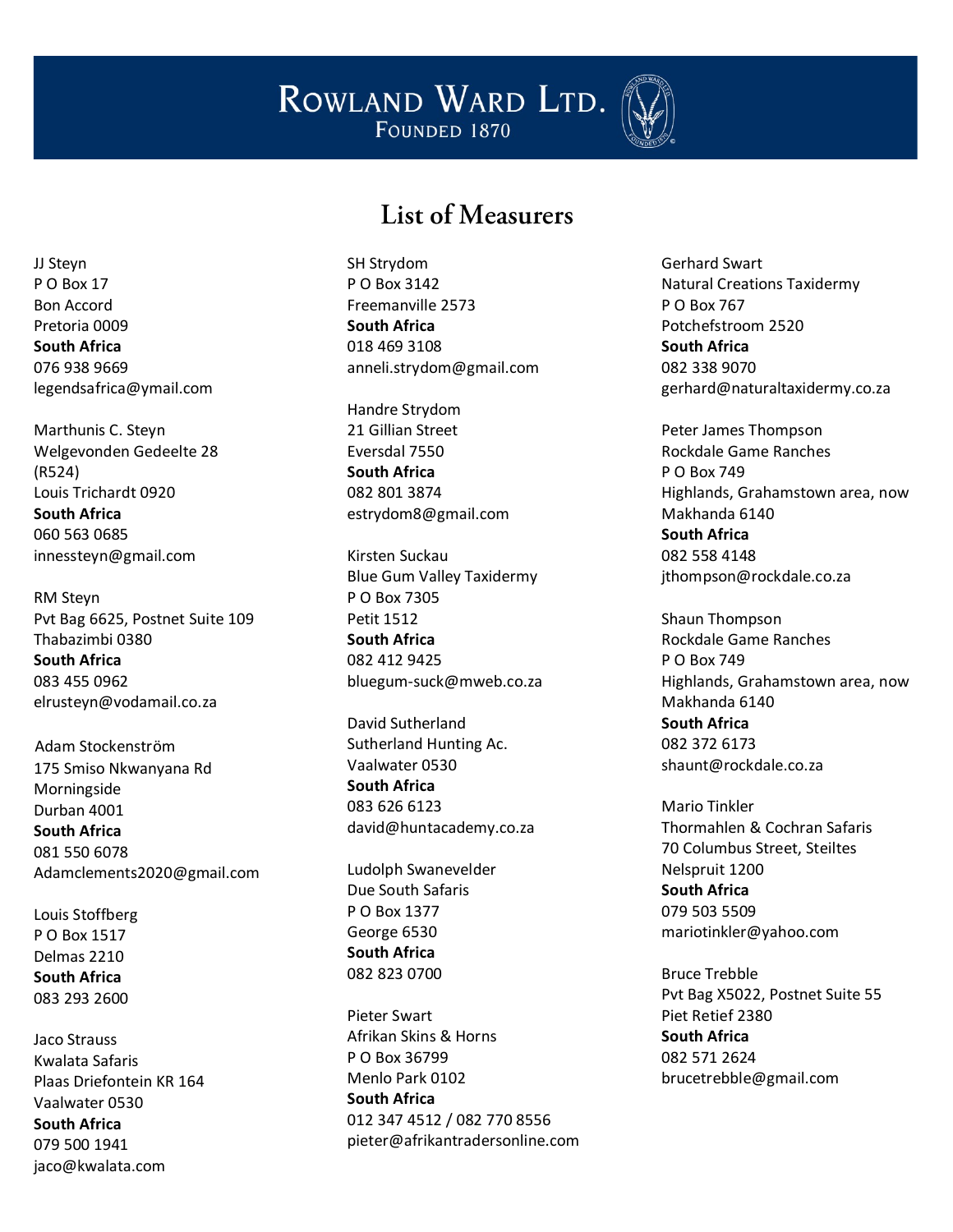

#### List of Measurers

Gerhardus P Ueckermann P O Box 1669 Kathu 8446 **South Africa** 082 876 1630

Dries van Coller Dries van Coller Safaris Pvt Bag X0001, Postnet Suite 330 Ifafi 0260 **South Africa** 083 251 4468 dries@dvcsaf.com

Nic van der Merwe P O Box 341 Montana Park0 159 **South Africa** 072 260 6386 drvdm1930@gmail.com

Adriaan van der Merwe African Artistry No. 2 Fairhaven Bainsvlei Bloemfontein 9301 **South Africa** 082 903 3003 riaan@african-artistry.co.za

Willie van der Merwe P O Box 503 Harrismith 9880 **South Africa** 082 785 2700

Andre Krige van der Vyver Northern Cape Professional Hunting School 9 Mooizicht, Uitzicht Durbanville 7550 **South Africa** 083 233 5161 Krige29@icloud.com

HM van der Vyver 6 Thom Str Aandreus Bloemfontein 9301 **South Africa** 051 441 8621

JP van der Westhuizen 27 Drakensberg Ave Van Riebeeck Park 1619 **South Africa** 084 851 3296 jpstaxidermy@gmail.com

Willem van Eck P O Box 4948 Lydenburg 1120 **South Africa** 013 235 1087 mjvaneck@telkomsa.net

Zagrys van Emmenis 82 Bendor Drive Bendor 0699 **South Africa** 082 337 6656 soekie@oosskool.co.za

Linus van Heerden P O Box 5065 Newcastle 5065 **South Africa** 079 635 0225 vanheerden.linus@gmail.com

Tim van Heerden Karoo Taxidermy 15 Van der Bijl Street Graaff Reinet 6280 **South Africa** 0829295373 tim@karootaxidermy.com Pedrie van Jaarsveldt P O Box 1992 Noordheuwel X4, Krugersdorp 1739 **South Africa** 076 273 1061

Dr Tinus van Niekerk 21 Winterberg 13 Old Fort Road Lynnwood Pretoria 0081 **South Africa** 072 160 1171 [saexvino@mweb.co.za](mailto:saexvino@mweb.co.za)

J L Janse van Rensburg Witbank Taxidermy P O Box 3134 Witbank 1035 **South Africa** 083 229 4935 jtaxdrmy@lantic.net

Willem van Rooyen P O Box 5543 Meyersdal 1447 **South Africa** 27 82 418 7137 willemrooyen@gmail.com

Andre van Rooyen Andre van Rooyen Taxidermy P O Box 6988 Ansfrere 1711 **South Africa** 083 229 9502 avrtaxidermy@mweb.co.za

JN van Schalkwyk 8A Freemantle Rd Eastleigh, Edenvale 1609 **South Africa** 082 445 2140 helnan@telkomsa.net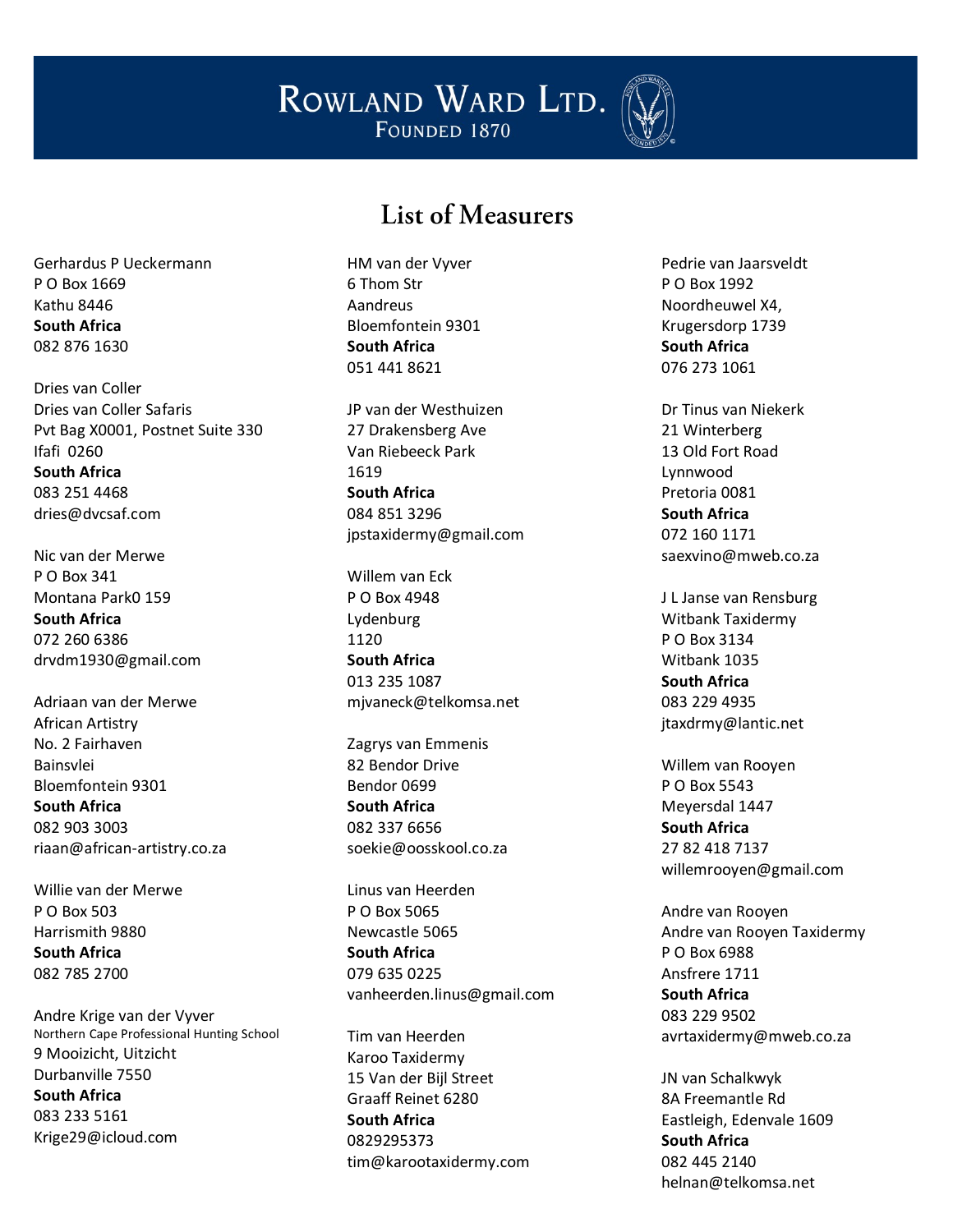

## List of Measurers

Leon van Schalkwyk Leon's Hunting Safaris P O Box 1693 Sandlaai Hermanus 7200 **South Africa** 083 287 6876 leomarcover@vodamail.co.za

Frikkie van Staden Kololo Taxidermy P O Box 2122 Naboomspruit 0560 **South Africa** 083 491 0292 kololo@postnet.co.za

Chandré van Tonder 3 Winston Ave Robindale Randburg 2196 **South Africa** 079 899 2629 chandreit@gmail.com

Wian van Vuuren 9 Jamie Street Bendor Polokwane 0699 **South Africa** 078 535 4568 Wian35@gmail.com

Barend C. van Wyk Gametan cc P O Box 793 White River 1240 **South Africa** 013 751 3075/ 082 686 2831 valk911@gmail.com

Louis van Wyk P O Box 1095 Klerksdorp 2570 **South Africa** 018 462 3430/ 083 279 3262 louis@progun.co.za

Erasmus van Zyl 42 Vanriebeeck Avenue Vredendal 8160 **South Africa** 065 372 5581 Erasmusvzyl1@gmail.com

G. F. van Zyl Lusern Str 12 Jan Kempdorp 8550 **South Africa** 071 583 7757 Gfvanzyl02@gmail.com

Dr P P van Zyl PO Box 2942 Pietersburg 0700 **South Africa** 083 252 5350 pvz@new.co.za

Richard van Zyl Pvt Bag X1, Postnet Suite 219 The Willows 0041 **South Africa** 082 431 9569

Jan -Harm Venter 740 Bendor Park Elardus Park 0181 **South Africa** 011 927 3337 janharv@telkomsa.net Dirk Venter P O Box 72406 Parkview 2122 **South Africa** 083 501 4120 dirkhv@gmail.com

Fanus Venter PO Box 2345 Noorsekloof 6331 **South Africa** 082 920 1484 fanuscecile@gmail.com

Peter J Venter, Snr P O Box 143 Amsterdam 2375 **South Africa** 083 702 5855 pamp.agri@telkomsa.net

Lourens Vermaak P O Box 2799 Ermelo 2351 **South Africa** 083 305 0094 sosoilpurification@gmail.com

Coenraad Vermaak Coenraad Vermaak Safaris P O Box 1084 Hilton 3245 **South Africa** 082 807 6390

Michael Vigne Twigg Game Enterprises P O Box 11102 Hadison Park 8306 **South Africa** 053 831 6638 vignem@gmail.com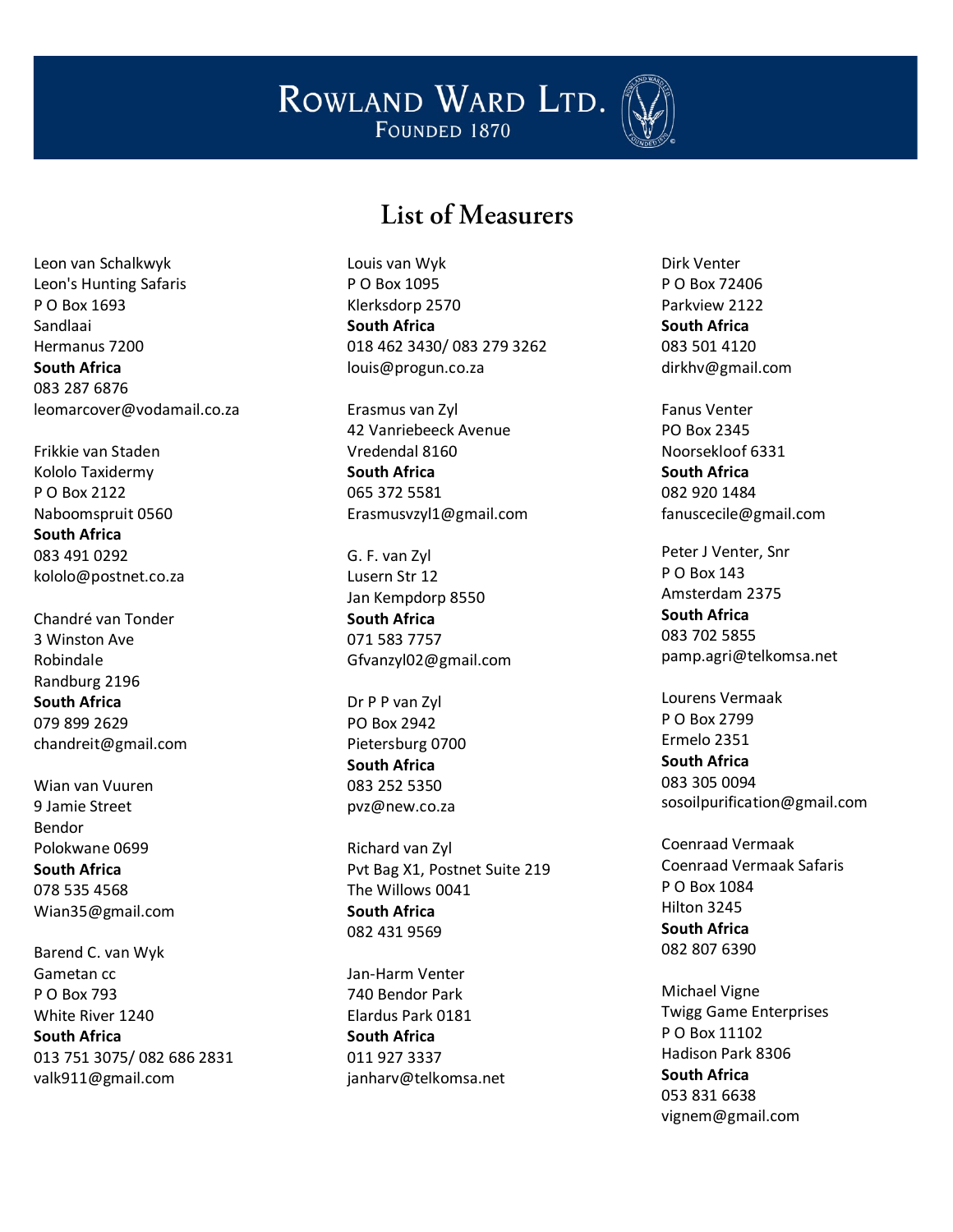

#### List of Measurers

Jan Wepener P O Box 2194 Houghton 2041 **South Africa** 011 575 4379/ 072 251 6151

Jan Westdyk P O Box 84 Richmond 7090 **South Africa**

Oliver Wettstein Farm Doornstok Mokopane, Limpopo 0600 **South Africa** 071 897 2999 Oliver.wettstein@gmail.com

Garth Whittaker P O Box 736 Broederstroom 0240 **South Africa** 083 294 3678 garthw.whittaker@gmail.com

Mike Wienk Amatola Hunters P O Box 5056 Greenfields 5208 **South Africa** 083 629 7386 winco@vodamail.co.za

Clifford Williamson Savuti Taxidermy 19 Gladiola Str Roodekrans, Roodepoort 1724 **South Africa** 082 374 6155 cliff@savutitaxidermy.co.za

Beryl Wilson McGregor Museum P O Box 316 Kimberley 8300 **South Africa** 053 839 2727 berylwa@museumsnc.co.za

Fritz Zietsman African Wildlife Taxidermy P O Box 661 Derdepoort Park 0035 **South Africa** 012 808 2720/ 082 704 4163

Gordon Bradford P O Box 114 Big Bend M200 **Swaziland** 268 76070747 gbradford@countrybird.co.za

Charl Beukes Tanzania Game Tracker Safaris P O Box 2782 Arusha **Tanzania** 255 27 250 8917

Bruce Martin P O Box 143 Hoima **Uganda** 256 753 221 006 brucedmartin59@gmail.com

Steven Kyriazis Postnet P O Box 112 P/ Bag E891 Lusaka **Zambia** 260 9777 1250 skyriazis@zamnet.zm

Adriaan Viljoen 14 Bantjes Str Stilfontein 2550 **South Africa** 083 229 8497

Andie Viljoen P O Box 120 Riviersonderend 7250 **South Africa** 783 449 3981 andieviljoen@gmail.com

HS Viljoen P O Box 18340 Nelspruit 1200 **South Africa** drikus@telkomsa.net

Marthinus Viljoen 14 Bantjes Street Stilfontein 2550 **South Africa** 083 229 8497 mwa.viljoen@gmail.com

Kobus Vrey Shingelani Safaris P O Box 58910 Karenpark 0118 **South Africa** 082 566 3600 / 012 549 4634

Dean G Waagenaar 5 Delwyn Crescent Stellenberg, Cape Town 7550 **South Africa** 027 78 457 7341 deang.waagenaar@gmail.com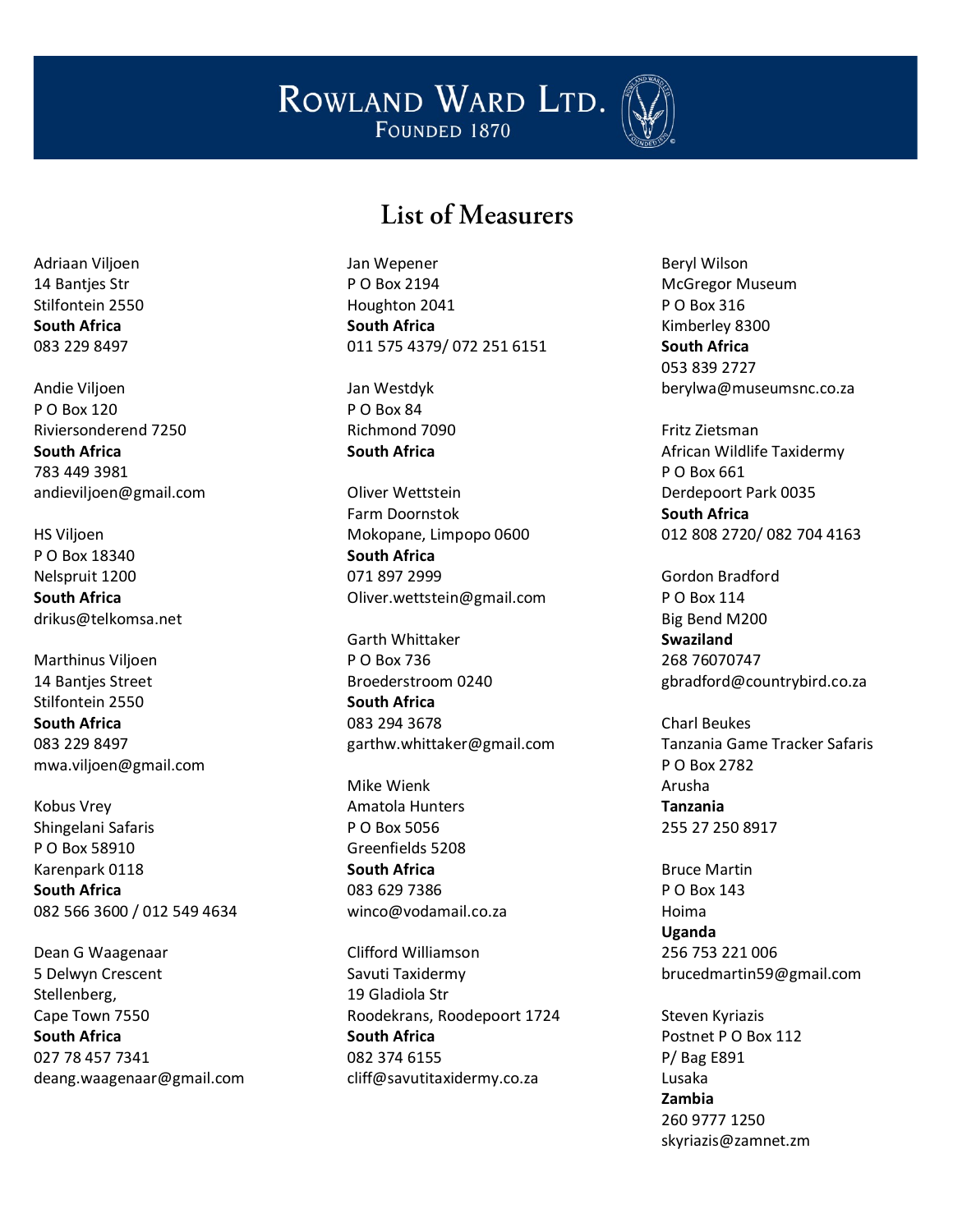

## List of Measurers

Stephen Kok Baobab Safari Lodge P O Box 40G Gawa Kariba **Zimbabwe** 263 61 3127

James Wessels Taxidermy Enterprises P O Box 1325 Bulawayo **Zimbabwe** 263 947 6196 taxient@mweb.co.zw

#### **USA, Canada & Mexico**

Jeffrey Horne 2328 Albion Circle Anchorage AK 99515 **USA** 907 360 2721 jeff458lott@hotmail.com

Phil Williams 19746 Ivy Home Circle Eagle River AK 99577 **USA** 907 696 4070 sourdoughphil@aol.com

Dave Campbell 10220 Chickaloon Street Eagle River AK 99577 -8363 **USA** 907 694 9712 turgwe@mtaonline.net

Randall Bush 7059 Pineview Lake McCalla AL 35111 -4042 **USA** 205 910 6492 randallbush@aol.com

Bryan Fitzgerald 5610 Rummel Rd Little Rock AR 72223 **USA** 501 868 5073

Steve Favour Signature Taxidermy Studio 5440 E Commerce Ave Flagstaff AZ 86004 **USA** 928 526 0456 sigtaxi@msn.com

Kevin McClung 8333 East Pecos Dr. Suite 4 Prescott Valley AZ 86312 **USA** 928 899 4552 mcclungkevin6@gmail.com

Gerry Gore 8122 North 41st Drive Phoenix AZ 85051 -5703 **USA** 623 915 1467

Ludo J Wurfbain Rowland Ward, Ltd, LLC. 15621 Chemical Lane, Building A Huntington Beach CA 92649 **USA** 714 894 9080 info@safaripress.com

Norman L Epley 1133 Flora Rd Arroyo Grande CA 93420 **USA** 805 489 8327

William H Taylor 220 San Leandro Way San Francisco CA 94127 **USA** 714 894 9080

James M Martin 11 Crest Court Alamo CA 94507 **USA** 925 930 8886 MolyneauxMartin@aol.com

Mike Nice 1801 Laurinda Drive San Jose CA 95124 **USA** 408 264 7257 mnice@sbcglobal.net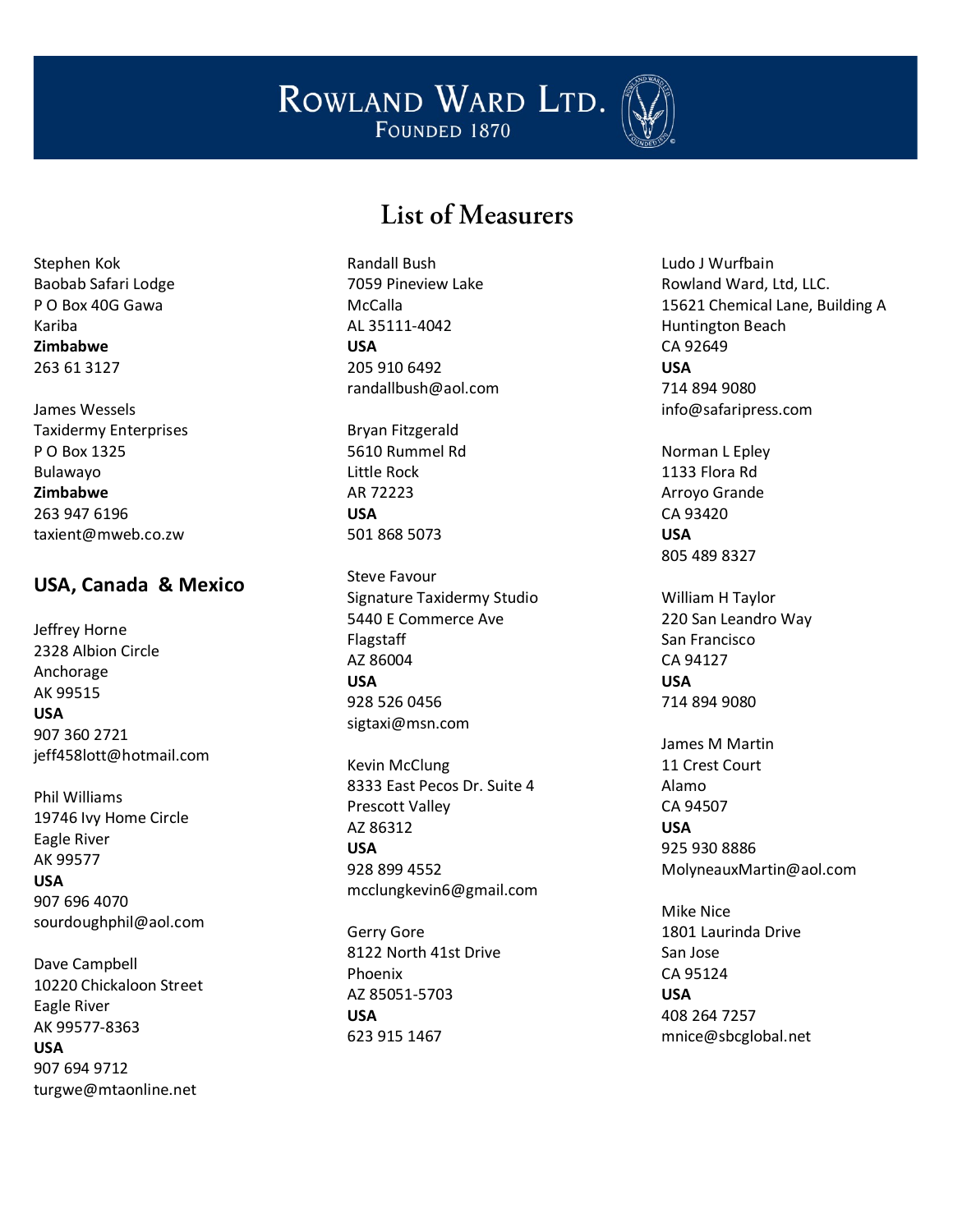

#### List of Measurers

Aaron Armstrong Western Wildlife Taxidermy 1765 Roadrunner Drive Roseville CA 95747 **USA** 916 204 8380 aaronhunts@gmail.com

Dr Ron Brown 145 Schwing Loop Oroville CA 95966 **USA** 530 589 1022 ronbrownphd@hotmail.com

George Keough 23871 Willows Drive Apt 396 Laguna Hills CA 92653-1955 **USA** 808 261 5195

Johnny Safari 5910 S. Uni Blvd C-18-330 Greenwood Village CO 80121 **USA** 303 347 2636 jsafari@comcast.net

Edward A. Borner Elephant Head Taxidermy PO Box 818 10500 Primero Ranch Rd Trinidad CO 81082-0818 **USA** 303 433 3001 edborner@yahoo.com

Robert W Du Hadaway 1403 Ridge Road Wilmington DE 19809 **USA** 302 366 0113 ext 201 bobcatdu17@comcast.net

Michael Bradford 624 SW 93rd Str Gainesville FL 32607 **USA** 352 332 2717 matuvi@aol.com

Nelson Lopez-Reyes 3791 LK Helen-Osteen Rd Deltona FL 32738 **USA** 385 532 4812

Marie Pavlik 10 Victoria Rd Park South Ft. Lauderdale FL 33301 **USA** 954 463 3300

Laird Hamberlain 7420 Castlegate Drive Cumming GA 30040 **USA** 770 205 4760 lhamberlain@adt.com

Michael Shipman 2377 East Emerson Road Cohutta GA 30710 **USA** 706 694 4144 shipmanstaxidermy@windstream.net Jerry Moseley 1145 Castlegate Drive Macon GA 31210 **USA** 478 757 9940

James Reed 23185 Hwy 75 Challis ID 83226 **USA** 208 520 1600 jreed@sportsafield.com

Dr John R Thodos 131 E Main Str Cary IL 60013 **USA** 847 516 1611 johnthodos@gmail.com

John Schreiner 70 W3 Madison Dt. Ste 3100 Chicago IL 60602-4207 **USA** 312 807 4390

Terry Combs 103 Pioneer Ct Mooresville IN 46158-1068 **USA** 574 309 5943 tcombs5@frontier.com

George Kirkpatrick 744 Napoleon Street Baton Rouge LA 70802 **USA** 225 388 9622/225 241 1960 Fatras769@yahoo.com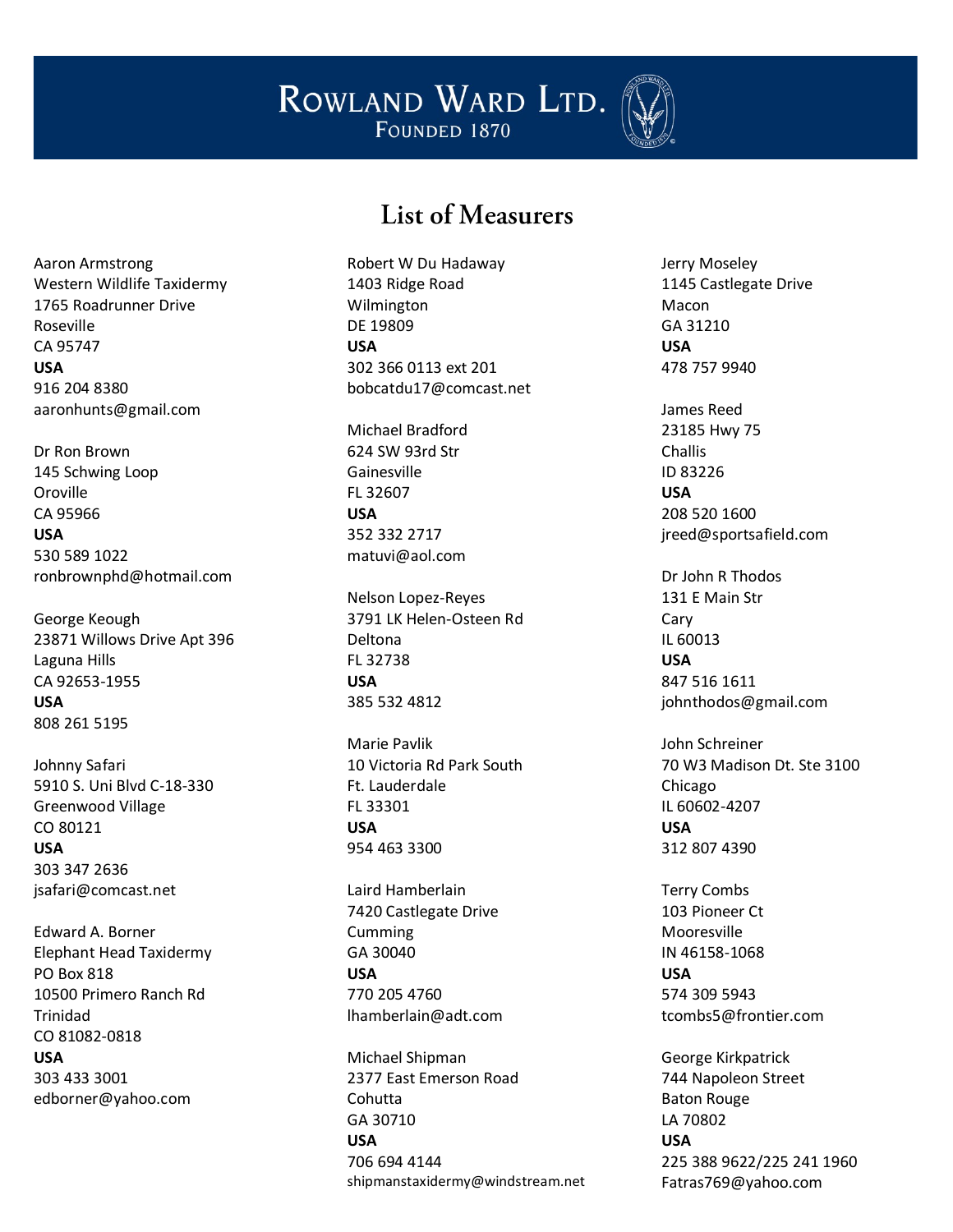

#### List of Measurers

Bill Nash Jnr 2987 Consear Rd Lambertville MI 48144 **USA** 734 847 0405 fmhx4fun@yahoo.com

James F Flaherty 14825 Falk Ave Northfield MN 55057 **USA** 507 645 9001

TG LeClair 376 Jesse James Lane Mahtomedi MN 55372 **USA** 651 429 4419 TGL4550@gmail.com

Don Liepold 6726 Faircy Lane Prior Lake MN 55372 **USA** 612 408 2549

Paul C Schwartz Schwarz Studio Taxidermists 8520 Gravois Rd St Louis MO 63123 **USA** 314 631 0515

Shannon Orstertag Reflections Taxidermy 103 S Lincoln Ave Monett MO 65708 **USA** 417 235 8848 reflectionsart@sbcglobal.net Dan Heasley 12310 Hwy 18 Raymond MS 39154 **USA** 601 857 0077 heasleyd12@yahoo.com

Don J. Capp Capp's Taxidermy Studio LLC 213 East Park Ave Anaconda MT 59711 **USA** 406 -560 4195 mtcougartracker@aol.com

Matthew Henke P O Box 1329 Red Lodge MT 59068 -1329 406 425 0836 **USA**

awesomemt@hotmail.com

Olivia Nalos Opre 110 Penney Lane Columbia Falls MT 59912 **USA** 512 689 3769

OliviaNalosOpre@gmail.com

Jack Reneau Old Milwaukee Depot 250 Station Dr Missoula MT 59801 -2753 **USA** 406 542 1888 wjr@boone -crockett.org Jim Edwards Western Taxidermy PO Box 94 Colerain NC 27920 **USA** 252 356 2109

Steve Evers 12654 Q Str Omaha NE 68137 **USA** 402 896 6887 severs@wildlifecreations.com

Gale Sup 7101 NW 105 Str Malcolm NE 68402 **USA** 402 796 2297

Brooks Carmichael Rt 1 Box 53 Virginia NE 68458 **USA** 402 688 4714 brookscarmichael@yahoo.com

Cari Wamsley 2071 Road 125 Sidney NE 69162 **USA** 308 254 4608

John Janelli John Janelli Taxidermy 1400 Central Ave Union City NJ 07087 **USA** 201 319 0061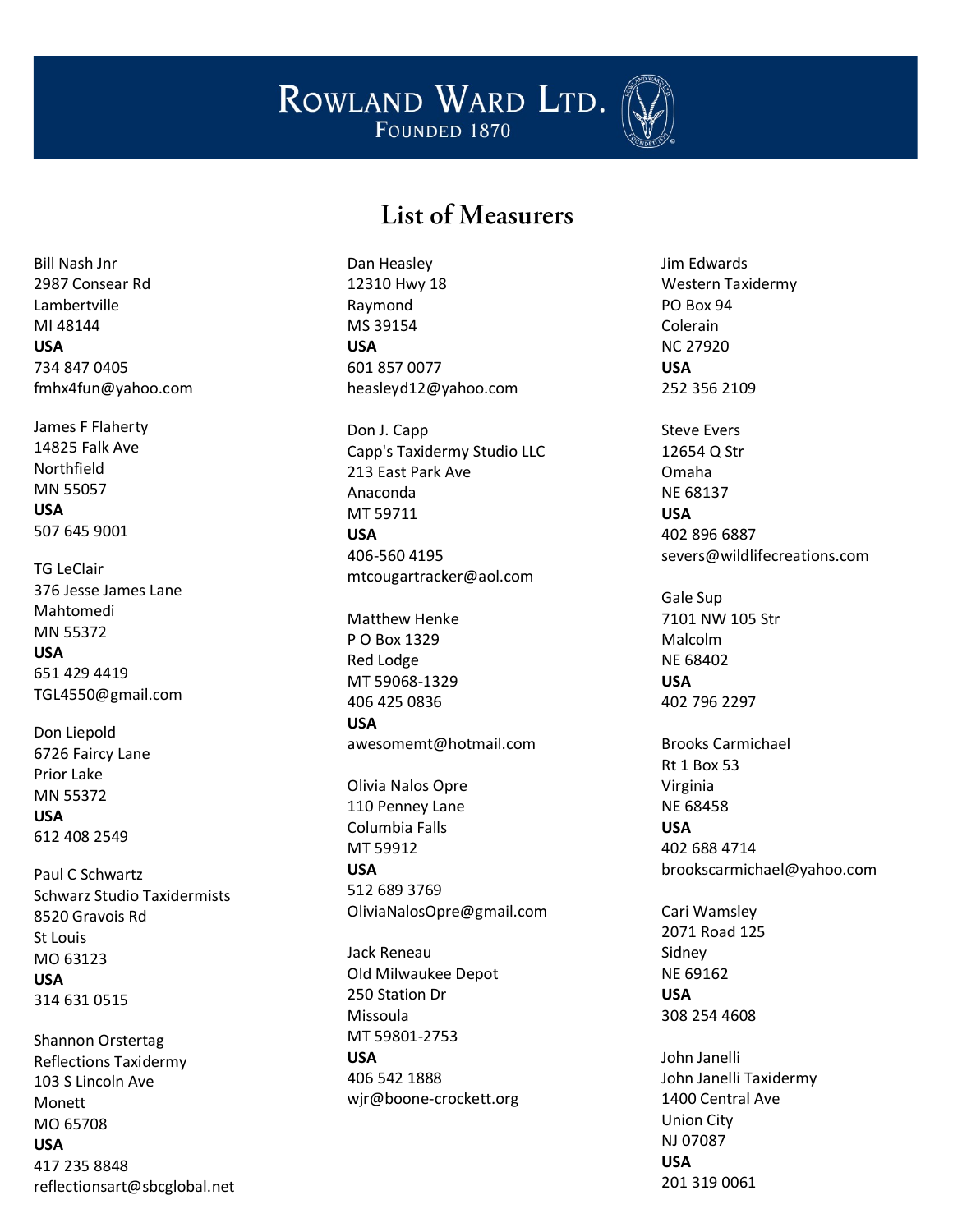

## List of Measurers

Ron Porter Homestead Taxidermy Rt 15275 Sunmac Roswell NM 88201 **USA** 505 622 2945

Michael Pepi The Pepi Family Jonas Brother's Studio 130 Minor Rd Brewster NY 10509 **USA** 845 216 5682 pepiwilddevotion@gmail.com

Peter L Horn III Buck Stonehouse 295 Salem Rd Pound Ridge NY 10576 **USA** 212 319 3235

Housni Habibi 679 Hempstead Ave West Hempstead NY 11552 **USA** 4433-255-1761 safarisi@aol.com

Dr Jaswant Madhavan 659 Crossing Creek S Columbus OH 43230 **USA** 614 975 7347 jmadhavan@gmail.com

Dr Louis V Imundo 6116 Old Spanish Trail Dayton OH 45459-1453 **USA** 937 436 2536 gpagma@att.net

Darryl Reigh 3325 Red Rock Rd Oklahoma City OK 73120 **USA** 405 574 1313 dreigh@usao.edu

Dr Gerald L Warnock 233 NE 102nd Ave Portland OR 97220-4103 **USA** 503 253 1105

David F Hall 1125 NE Watt Way Apt 237 Bend OR 97701 **USA** 210 462 9425

Rowan Dickerson 311 W Meadow Drive Mechanicsburg PA 17055 **USA** 717 506 0388

Wes Good Kanati Studio, LLC 46 Frystown Rd Meyerstown PA 17067 **USA** 717 933 4828 wes@kanati.com

Rich Shoemaker 3328 Levans Rd Coplay PA 18037 **USA** 610 799 4440 rpshunt@enter.net

Tom Suedmeier 1501 Mel-Ros Drive Aberdeen SD 57401 **USA** 605 229 5212

L David Keith 1120 Berwick Trail Madison TN 37115 **USA** hunts@grayghostsafaris.com

William Owings 996 Reddoch Cove Memphis TN 38119 **USA** 901 363 4244 opmgmt@aol.com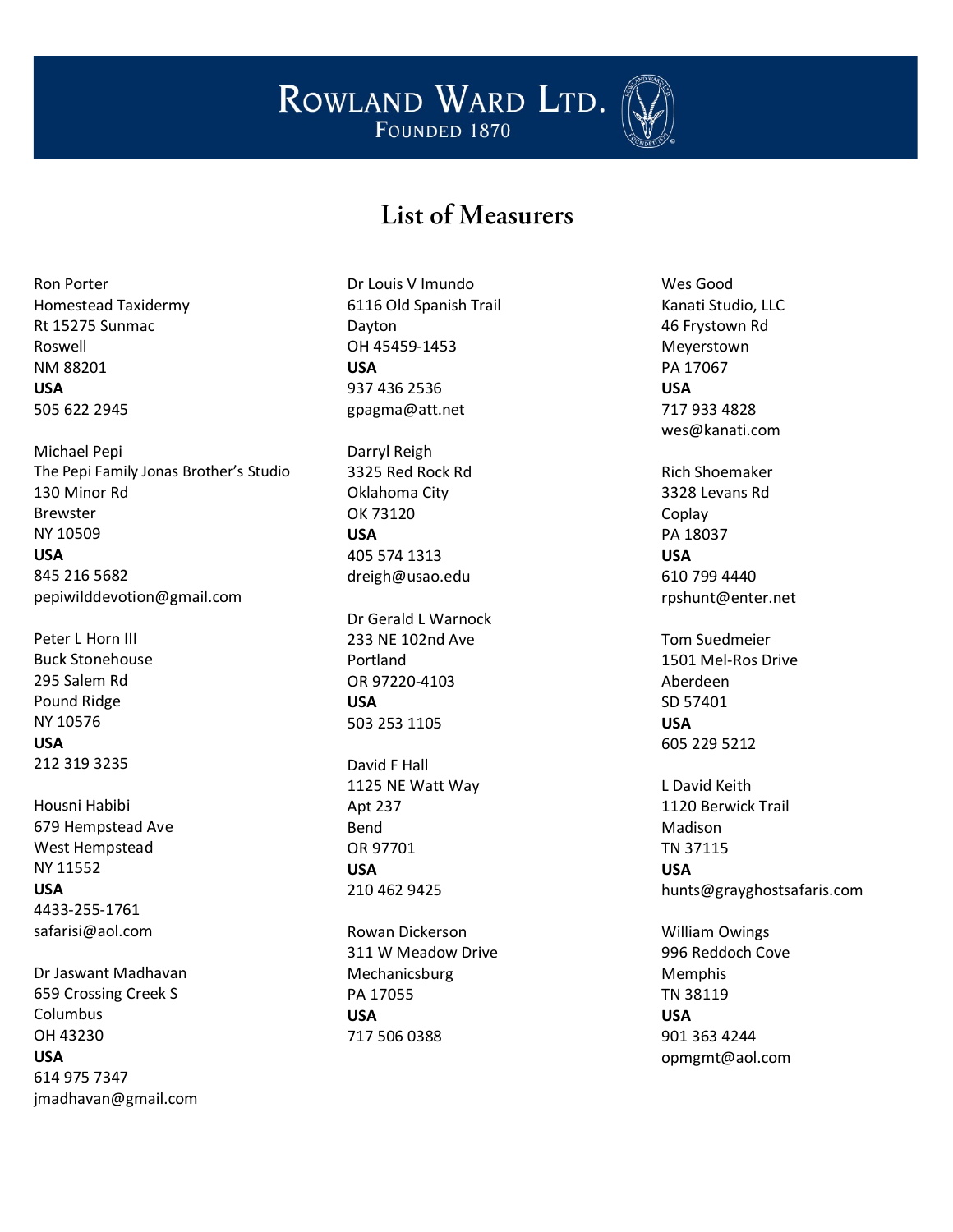

## List of Measurers

John True 5539 Yale Blvd Dallas TX 75206 **USA** 214 890 0900 jtrue@swiftproperty.com

Ben Carter 13612 Cobblestone Dallas TX 75244 **USA** 214 616 0293 Benfc55@Gmail.com

Corey Mason Dallas Safari Club 13709 Gamma Road Dallas TX 75244 **USA** 972 980 9800 corey@biggame.org

Nate Watson Dallas Safari Club 13709 Gamma Road Dallas TX 75244 **USA** 505 401 6474 nate@biggame.org

Rodney Wooley 230 Private Road 2412 Alvord TX 76225 **USA** 940 393 9954 rwtex@embarqmail.com Dale Bigger Bigger Outdoors P O Box 4066 Humble TX 77347 **USA** 281 454 5854

WC Pullen 9226 FM 1488 Magnolia TX 77354 **USA** 281 252 0803 scrumdog1224@sbcglobal.net

Brian P Kalich 26010-B Tomball Parkway Tomball TX 77377 **USA** 281 251 8858 brian@brianstaxidermy.com

Travis Simpson Conroe Taxidermy 11845 Clark Lane Conroe TX 77385 **USA** 281 367 2745 travisevp@gmail.com

Rowdy Woodson Woods & Water Taxidermy 11565 Clark Lane Conroe TX 77385 **USA** 281 296 9458 skullmnt@aol.com

Andrew Bounds Brush Country Studios 16526 Cypress Rosehill Rd Cypress TX 77429 **USA** 281 256 0742 andrew@brushcountrystudios.com

Alan Winslette 4214 Bluebonnet Drive **Stafford** TX 77477 **USA** 281 240 1122 awinslette@lasershot.com

Rod Smith P O Box 1528 Stafford TX 77497 **USA**

Ken Bishop P O Box 514 Lake Jackson TX 77566 **USA** 979 297 9874

Bobby Brady 1706 Canadian Circle Grand Prairie TX 75050 **USA** 972 641 7889

Gilbert T. Adams III P O Box 3688 Beaumont TX 77704 **USA** 409 835 3000 gilbert@gta-law.com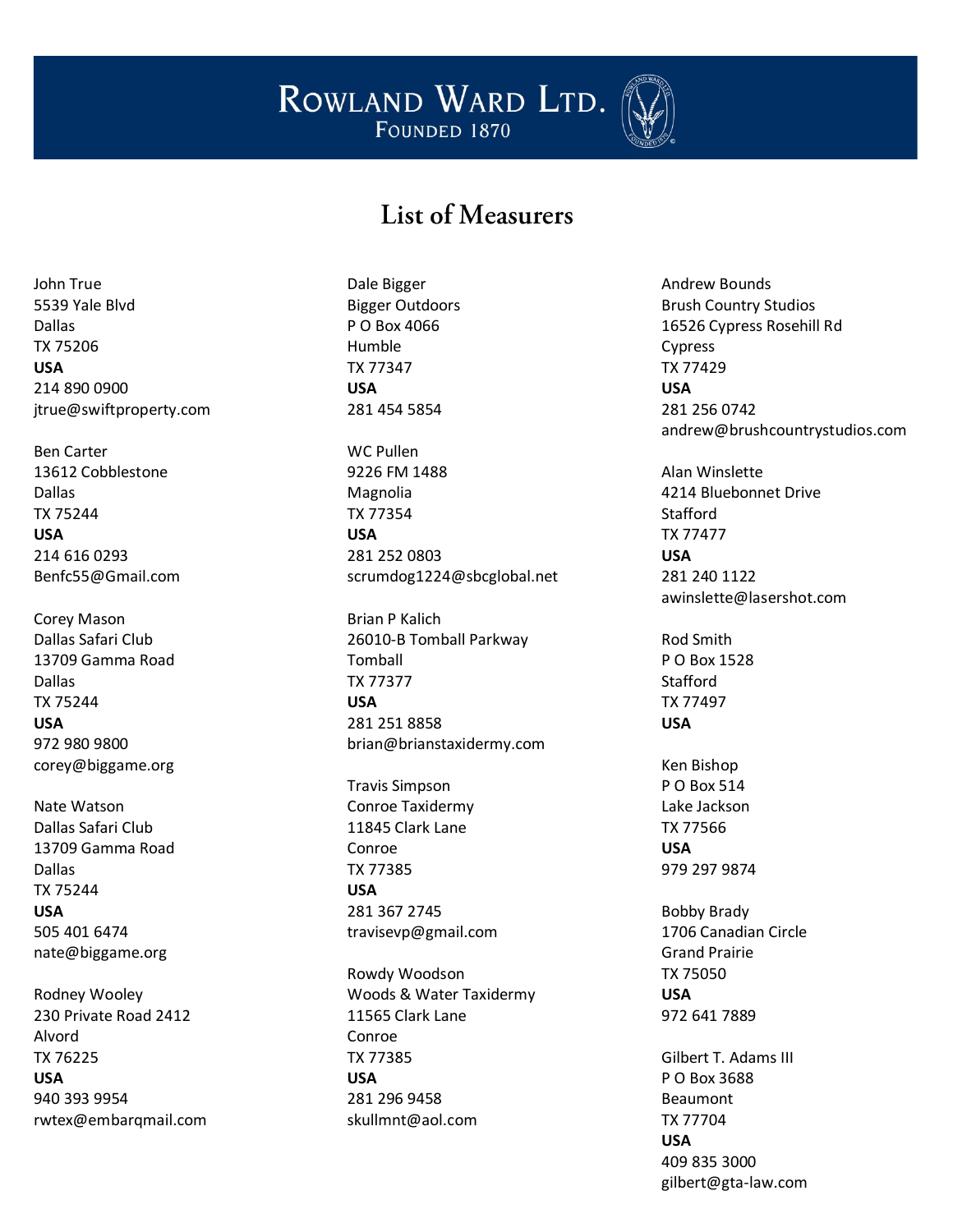

## List of Measurers

Adam Batot 109 Debrah Lane Hunt TX 78024 **USA** 956 421 4309 hunterz71@aol.com

Hon. Julie Mogenis P O Box 795 Hunt TX 78024 **USA** 830 238 3690

Tink Nathan 275 Witt Road E. Center Point TX 78010 **USA** 830 634 2878 / 830 460 0202 silverwolfhound2@yahoo.com

Derek Dieringer Woodbury Taxidermy P O Box 510 Ingram TX 78025 **USA** 830 367 5855 derek@woodburytaxidermy.com

Gary Broach 2391 A Junction Hwy Kerville TX 78028 **USA** 830 896 6996 gbroach@ktc.com

Bud Wessel 1900 Preston Rd, No 267 Plano TX 75903 **USA** 214 725 8341 bud@mwesselinc.com

Stephen Miller 704 E. 15<sup>th</sup> St, Ste. 203 Plano TX 75074 **USA** 972 578 7097 [stevemlr@flash.net](mailto:stevemlr@flash.net)

George Williamson Cormal Taxidermy 786 S. Castell, Suite D New Braunfels TX 78130 **USA** 830 620 1230

Stevens G Herbst 5018 Cascade Corpus Christi TX 78413 **USA** 361 882 8407

David Batot 2946 Lazy Lake Drive Harlingen TX 78550 **USA** 956 421 4309 dbatot@aol.com

W. Kyle Shaffer 2000 FM 1460 Apt. 9107 Georgetown TX 78626 **USA** 720 597 6791 wkshaffer91@gmail.com

Col. Barry C Cox P O Box 599 Camp Wood TX 78833 **USA** 210 597 6102

Tim Gafford Lubbock Sportsman's Club 4005 89th Street Lubbock TX 79423 **USA** 806 789 2441 gaffordpest@gmail.com

A Grier Brunson 1900 Holloway Ave. Midland TX 79701 **USA** 432 687 2648 Brunsonlegacypartnership@gmail.com

Edwin Magruder Jnr 415 W Wall St Suite 1815 Midland TX 79701 **USA** 432 682 9472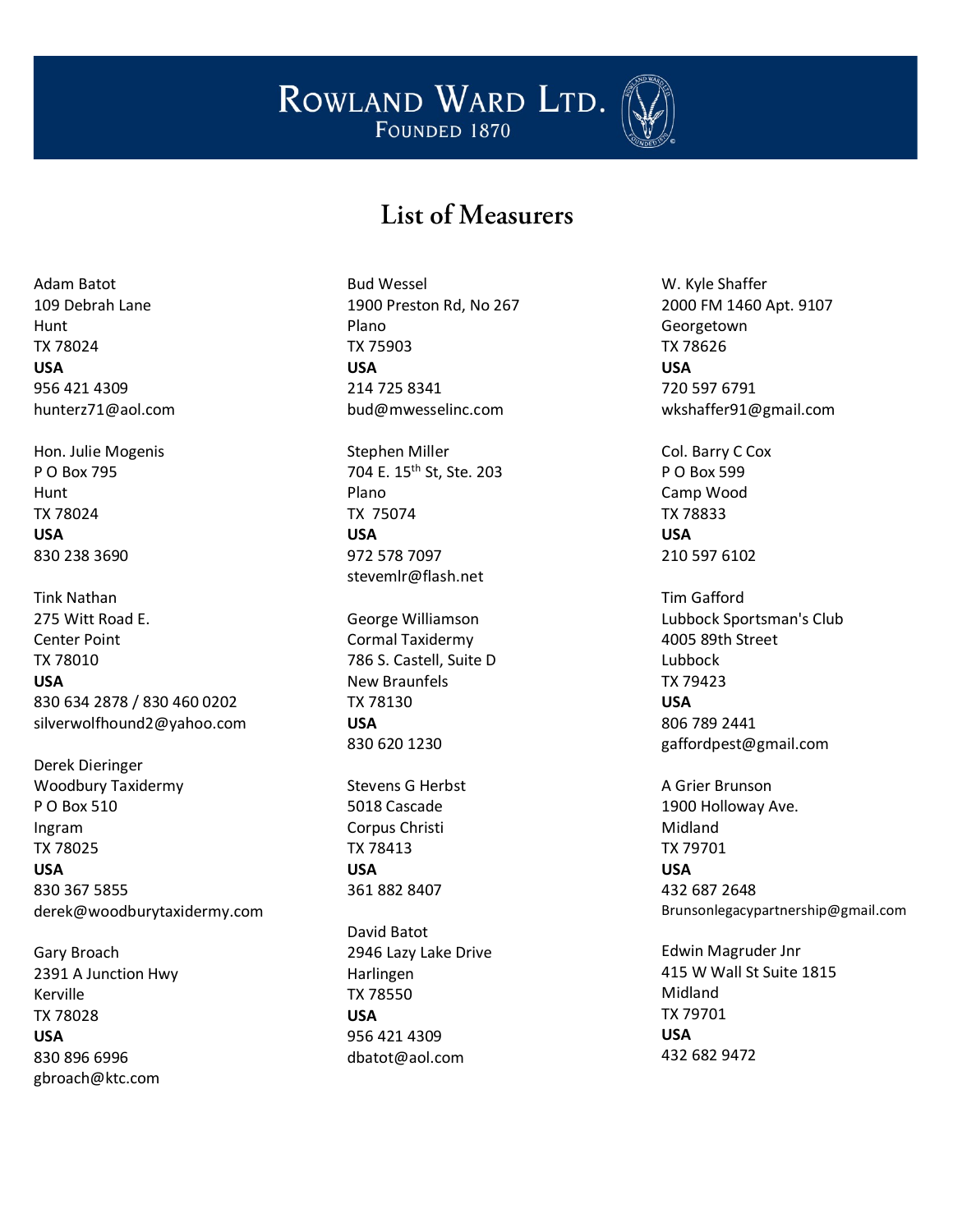

## List of Measurers

Ricardo Longoria 5201 Tesoro Plz Ste 1000A Laredo TX 78041-5752 **USA** 830 251 1227 riclon@icloud.com

William M Mishoe Jr P O Box 15045 Austin TX 78761-5045 **USA** 512 926 2136 amishoe1@netscape.net

Stephen Miller 704 E. 15th St, Ste. 203 Plano TX 75074 **USA** 972 578 7097 [stevemlr@flash.net](mailto:stevemlr@flash.net)

Lynn Betts 384 West 3950 North Pleasant View UT 84414 **USA** 801 309 9991 troynemmie@msn.com

John McLaurin 5701 Wooden Hawke Lane Burke VA 22015 **USA** 703 323 9579

Grafton Cromwell Safari Arts Taxidermy 21361 Saddlecreek Drive Amelia VA 23002 **USA** 804 366 9141 grafton@safariarts.net

Dr William C MacCarty III 422 Hamilton Blvd South Boston VA 24592 **USA** 804 572 4074

Rudy Gasser 15818 Meadow Rd Lynnwood WA 98087 **USA** 425 745 5208 fulldraw\_2000@yahoo.com

Dale L Hedgepeth 14216 110th Ave Puyallup WA 98374 **USA** 206 770 0595

Ron Rismon P O Box 659 Black Diamond WA 98010-050 **USA** 206 630 0570 captronabn@aol.com Randy Mayes 1262 County Road HH West Stevens Point WI 54481 **USA** 715 344 4868 mayestaxidermy@mayestaxidermy.com

Don Leipold 2284 7 3/4 St Cumberland WI 54829-9799 **USA** 612 760-9919 dliepold13@gmail.com

Robert Hanson Boone and Crockett Club P O Box 144 Wapiti WY 82450 **USA** 307 587 5796 rhanson4b@aol.com

Richard Bonander 4901 S David Casper WY 82601 **USA** 307 234 2058 rick@inter-mountain.com

Robert W Logan 177 Rosewood Dr SW Calgary, Alberta ABT3Z 3K7 **Canada** 403 246 9576